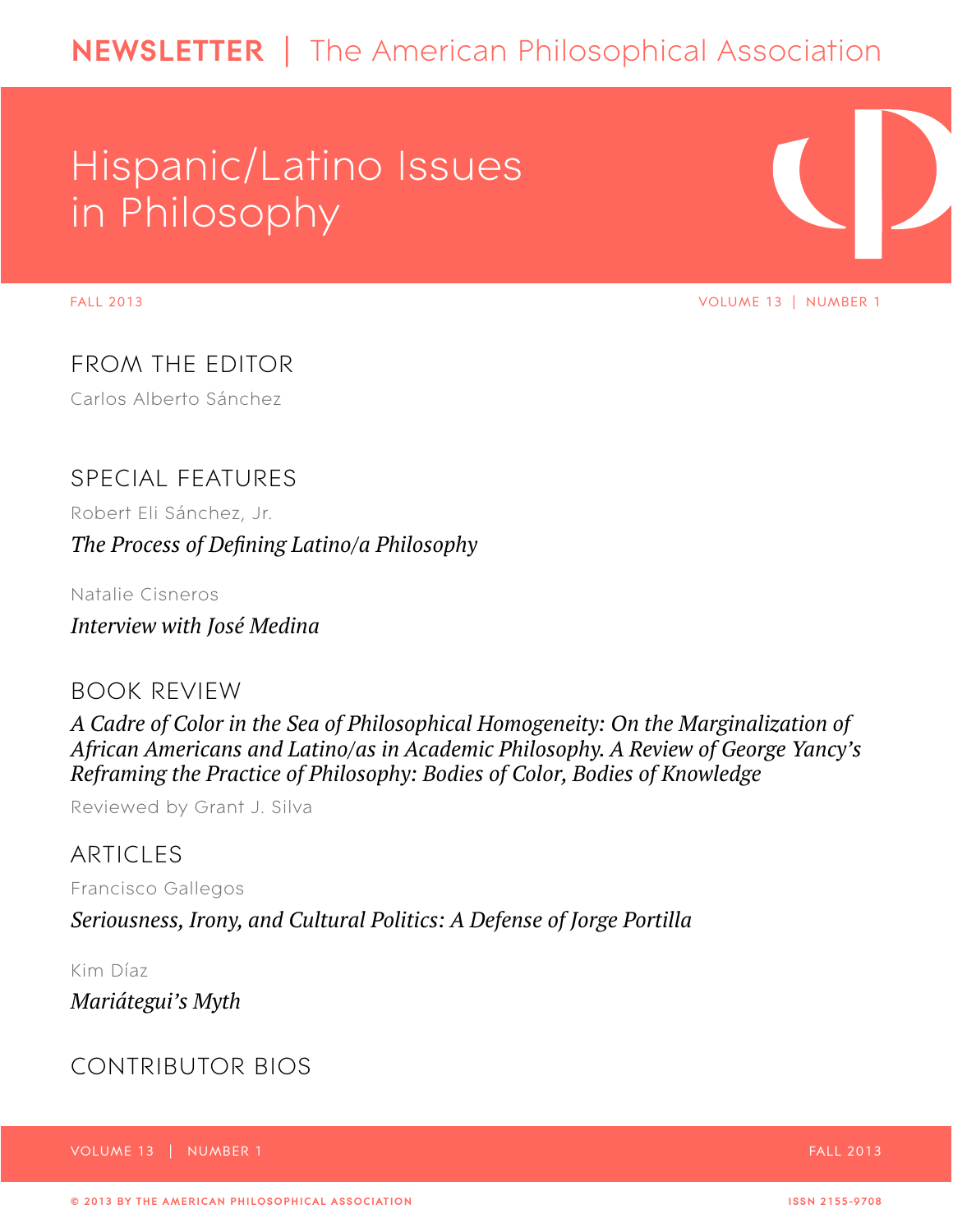# **APA NEWSLETTER ON**

# Hispanic/Latino Issues in Philosophy

Carlos Alberto SÁnchez, EDITOR VOLUME 13 | NUMBER 1 | FALL 2013

# From the Editor

# Carlos Alberto Sánchez **San JosÉ State University**

I take over the *Newsletter on Hispanic/Latino Issues in Philosophy* after a two-year apprenticeship with Bernie Canteñs, whose professionalism and leadership I can only hope to emulate. Over the next few years, I aim to continue to uphold the standards of excellence set by Bernie, and all past editors, and ensure that the newsletter fulfills its mission as a forum for the discussion of issues related to philosophy and the Hispanic/Latina/o experience. As in the present embodiment of the newsletter, a goal will be to showcase the contributions of emerging and established Latina/o philosophers, and to continue to serve as a forum for the discussion of issues marginalized in mainstream philosophical journals and forums.

The fall 2013 issue of the newsletter begins with Robert Eli Sánchez, Jr.'s "The Process of Defining Latino/a Philosophy," a report from the first national symposium" on the current state of the Latino/a philosopher and Latino/a philosophy in the United States, a gathering held at SUNY Stony Brook in March 2013. Sánchez's report is an indication that, as he puts it, Latin American and Latino/a philosophy is "here to stay." Instantiating this point, Natalie Cisneros's interview with philosopher José Medina (Vanderbilt) sheds light on Professor Medina's philosophical development, his contributions, and the future of his research. It is an inspired and inspirational interview that reflects the heights to which emerging Latino/a philosophers might aspire. Continuing with this theme, the third piece, *Reframing the Practice of Philosophy: Bodies of Color, Bodies of Knowledge*, is a review of George Yancy's edited volume on the marginalization of Latino/a and African Americans in the academy. Grant Silva's sensitive and informed reading of this important collection gets to the heart of the matter, concluding that "Yancy's text allows for the emergence of patterns of systematic exclusion that venture beyond the incidental." In one of two articles in this newsletter, Francisco Gallegos offers an excellent reading of the Mexican philosopher Jorge Portilla's *Fenomenologia del Relajo*. Gallegos defends Portilla's assertion that *relajo*—or the suspension of seriousness—is a socially destructive act, and argues against the view that perhaps Portilla overlooked the revolutionary implications of such suspensions. Finally, Kim Díaz's article on José Carlos Mariátegui explores the Peruvian philosopher's indigenous communism. Díaz spells out Mariátegui's notion of a "revolutionary myth," arguing that only through the notion of a socialist myth could Mariátegui reconcile the goals of European communism/Marxism with the realities of the indigenous communities of Peru. Thus,

she situates Mariátegui's thought in both the historical and intellectual context of the 1920s.

# special features *The Process of Defining Latino/a Philosophy*

Robert Eli Sánchez, Jr. **The College of William and Mary**

*The following is a report on "Latino/a Philosopher: A National Symposium," which took place at Stony Brook University on March 15-16, 2013. My aim here is not to summarize the papers one by one, but to convey some of the general themes and concerns that emerged from our conversation, and which loosely connect the talks that were heard. What I cannot convey, however, is the enthusiasm and camaraderie—or what Ofelia Schutte aptly called "the energía Latina"—which made this such a special event. I take full responsibility for*  any confusion herein and encourage the reader to refer to *the forthcoming anthology of essays that were presented.* 

For the past seventy years, Latin American philosophy has struggled to establish a permanent place on the academic scene in the United States. For those of us who have had a reason or desire to teach it to ourselves and represent the importance of an unfamiliar philosophy, we could not be sure that it would ever be more than a side interest—something in addition to the "serious philosophy" that would one day earn us tenure. However, having attended "Latino/a Philosopher: A National Symposium," I believe it is now safe to say that Latin American philosophy is here to stay. It's not that there haven't been a number of signs attesting to the growing respectability of Latin American philosophy in the United States: publications, dissertations, job advertisements, other conferences, and this newsletter, to name a few. But never have so many Latino/a philosophers gathered together in the United States to discuss their own philosophy, confirming that there is finally a critical mass of philosophers in the United States who identify as Latino/a and who believe that their ethnic identity somehow impacts the philosophy they produce. To say that Latin American philosophy is here to stay, then, is in part to say that Latinos/as are here to stay.

To be more precise, what we witnessed was, in some way, the arrival of *Latino/a* philosophy, for it is not just the growing interest in philosophers from, or issues particular to, Latin America that is becoming more popular, but the arrival of what Jorge J. E. Gracia called in the first paper of the symposium an "ethnic philosophy"—that is, a "philosophy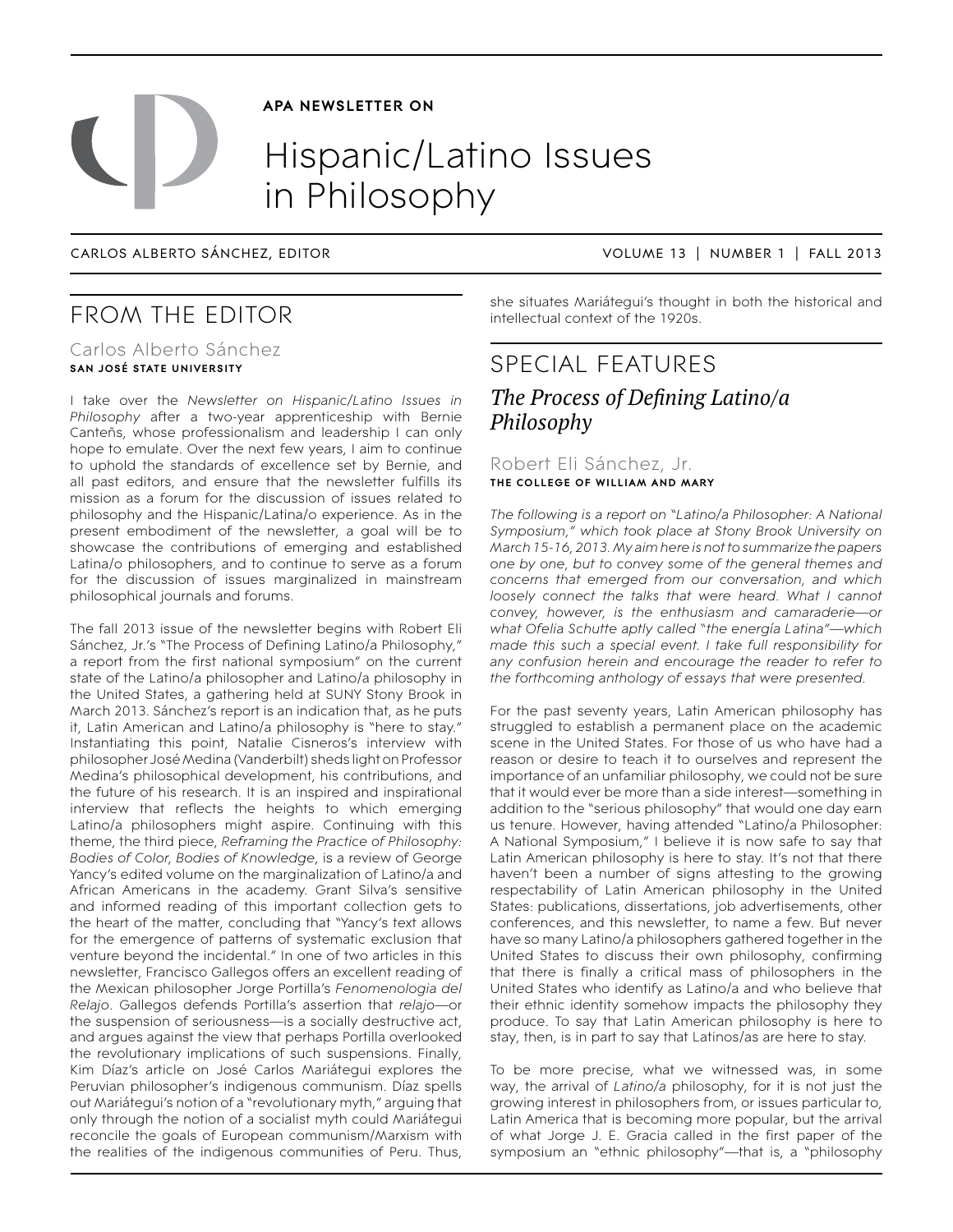produced by an ethnos and, as such, [one that] reflects the ethnos and whatever may characterize it."<sup>1</sup> So it was the number and mutual recognition of the Latinos/as (as opposed to Latin Americans) in attendance that signaled the arrival of a distinct philosophy, one that is characterized by the lived experience of thinkers of Latin American descent who are situated in the United States today. And the emphasis of the symposium was placed on Latino/a philosophers (as opposed to Latino/a philosophy), since, as Eduardo Mendieta, the convener and organizer of the event, said in his opening remarks, "before there is Latino/a philosophy, there are Latino/a philosophers."

As Gracia noted, however, the very phrase "Latino/a philosophy" is a Pandora's Box of philosophical questions and debate, $2$  and it is not the number of Latinos/as alone that marks the existence of Latino/a philosophy. So one may expect that announcing the arrival of Latino/a philosophy implies that we are ready to define what it is and close Pandora's Box. However, as Gracia argued, using the phrase "Latino/a philosophy" meaningfully does not require that one knows or can say what it is, only "that in certain periods and places, Latino/a philosophy has shared certain interests, topics, approaches, or methods that were geared toward the immediate historical context and thus distinguishable from other philosophies of ethnic groups in other places and times." Moreover, there's a double sense of "define" that is relevant here: besides being able to say what something is, we can also speak of defining something in the sense of making or establishing what it is. So, given the emphasis on Latino/a philosophers as opposed to Latino/a philosophy, although the what-is-it question was addressed, the primary aim of the symposium was to share our interests, topics, and approaches, and to reflect together on our immediate historical context—that is, to take a weekend (hopefully the first of many) to define Latino/a philosophy in the second sense of the word.

The most central piece of context that inspired almost all of the papers is the fact that Latinos/as are currently the most underrepresented minority in philosophy. As Manuel Vargas reminded us, "Latinos are almost entirely invisible in the profession. According to the statistics gathered by the American Philosophical Association, Latinos make up 2 percent of philosophers in Ph.D.-granting institutions," and only slightly more in other tenure-track positions.<sup>3</sup> And this in spite of the fact that they are the largest and fastest growing minority in the United States—currently at 52 million or about 17 percent of the population.<sup>4</sup> Philosophy, in other words, is not only "demographically challenged," as Linda Alcoff has put it, $5$  but the numbers suggest that it is especially unwelcoming to Latinos/as.

For Ofelia Schutte, what the "dismally low representation" confirms is that, given the current practices, standards, and teachers of philosophy, Latinos/as tend not to be attracted to the field. They tend to see studying philosophy as a mark of social privilege—"at best, a protected space for asking unusually clever questions and, at worst, a field reserved for exclusionary white privilege"—and so they fail to identify with either the subject or its professors. The result is that Latinos/as tend to see philosophy as an ultimatum between proving oneself in a challenging discipline and staying true to one's socio-cultural—some of the presenters

would add economic—roots. In short, because of the underrepresentation of Latinos/as in philosophy, a certain population is being discouraged from exploring a resource that could help to address a number of issues that do concern Latinos/as.

Schutte argues further that we are not facing an issue that is purely sociological or political, but one that reflects a crisis in philosophy itself. In her view, philosophy is a social construction: "a social practice made possible by educational, financial, and scientific institutions whose standards of performance do not work in isolation from the rest of our social practices." So the fact that philosophy has always been dominated by a certain population is not unconnected from what we think philosophy is. She claims that the fact that the core identity of philosophy has been established by white Anglo males—i.e., the dominant group whose gender and racial and ethnic identity is an uncontested privilege—in part explains the incessant effort in philosophy to separate reasons from the reasoner, an approach which in effect has ruled out counting as philosophical those issues that are tied to one's identity, and thus the larger metaphilosophical issue concerning the relation between philosophy and identity. As a result, Schutte thinks, philosophy is "socially and culturally impaired," something that it is becoming uncomfortably aware of as the demographics start to shift.<sup>6</sup>

According to Linda Alcoff and others, the idea that "philosophy is just philosophy" is itself exclusionary, a stand-in for "philosophy is what we do" and the basis for "what you do is not philosophy." And philosophy has been able to perpetuate this binary and remain "decontextualized," as Alcoff says, by continuing to "marginalize those constituencies that complain about its demographic and philosophical narrowness, and those who might thematize its demographic limitations as a problem with philosophical implications." The challenge facing Latinos/as is compounded, then, since it is not just *that* certain topics or approaches are considered non-philosophical, but that those in the core of the discipline are often justified in dismissing them as such. In other words, since certain competing views of philosophy are already discounted, almost nobody receives the financial and educational resources to develop them, which entails that these views will remain underdeveloped, which will in turn justify rejecting them as non-philosophical or "bad philosophy."

Another problem with underrepresentation that has philosophical implications, according to Manuel Vargas, is that the lack of diversity in philosophy, ethnic and otherwise, makes us prone to epistemic error and distortion, especially in subfields that are "intended to encompass populations that are rarely part of the philosophical profession" e.g., moral, social, and political philosophy. And while Vargas points to specific ways the "epistemic reliability" of philosophy is compromised by the lack of diversity in general, and the absence of Latinos/as in particular, perhaps the biggest compromise is that, given the lack of diversity, it is almost impossible to tell exactly how philosophy might be improved by epistemic diversity. He says, "until our discipline has had substantial engagement with the beliefs, intuitions, convictions, concerns, and standpoints of those in non-male, non-white social positions, it should, on the present account, be extraordinarily difficult for us to make out the precise ways in which we are subject to distortion."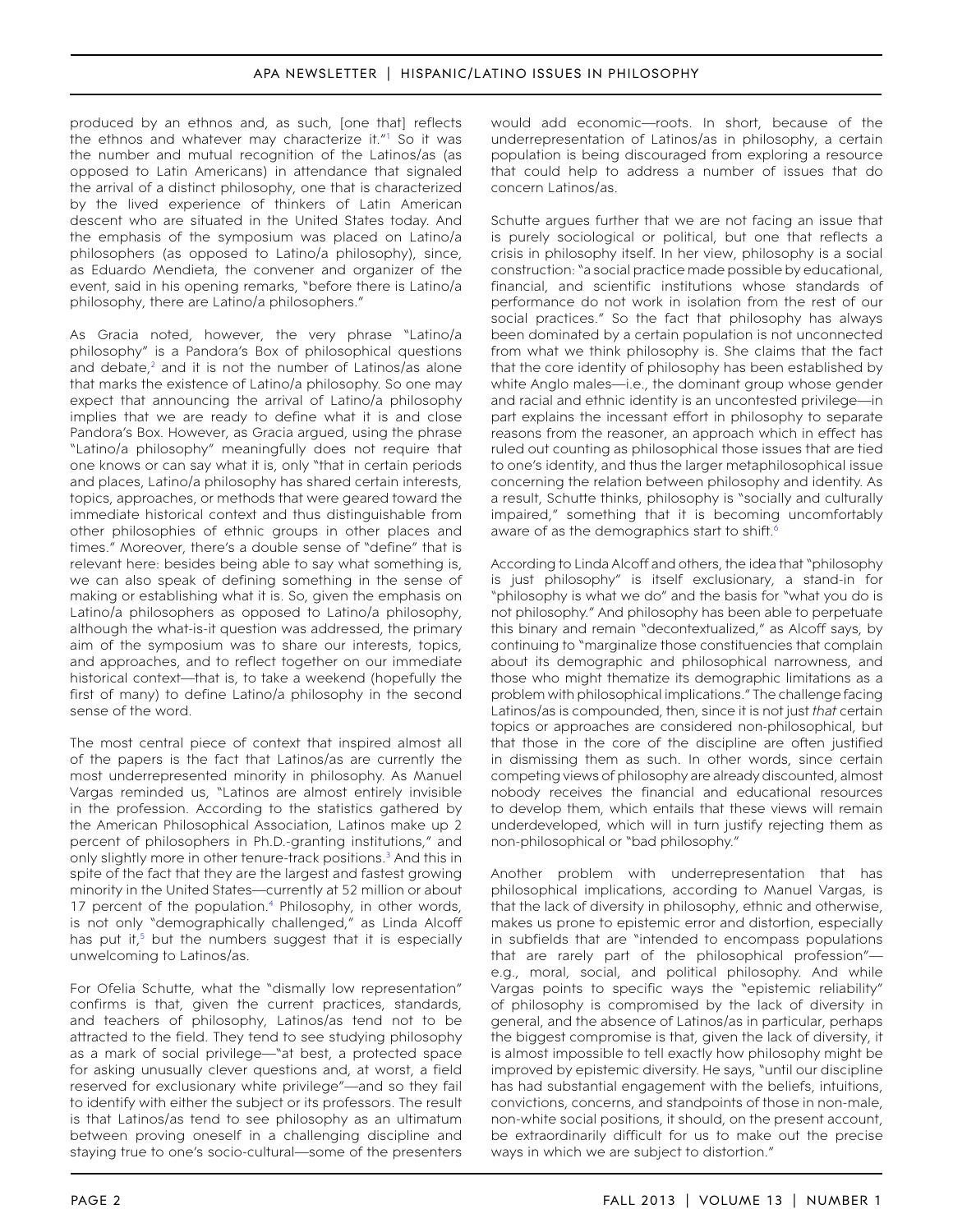So, according to everyone so far, a major problem with the lack of diversity in philosophy is that it breeds the lack of diversity, and makes it difficult to appreciate and defend the value of diversity in a homogenous field. Because there are so few Latinos/as in philosophy, and because Latino/a philosophers are discouraged from philosophizing *as Latinos/as*—from exploring one's socio-cultural roots through philosophy neither philosophy nor Latinos/as have felt an urgent need for each other. And the collective recommendation seemed to be, as Rocío Zambrana put it, that more diversity represents a "chance" for both philosophy and Latinos/as—a chance for philosophy to expand its horizons and improve its reliability, and for Latinos/as to find in philosophy a resource to address their concerns.

It is impossible to say whether this chance will be fulfilled, or to what extent, but the symposium offered all of us in attendance sufficient reason to be optimistic. José Jorge Mendoza and Grant J. Silva are perhaps each a case in point. Both are sons of undocumented immigrants and have had to negotiate life on the borderlands, and they have both dedicated their careers so far to examining the ethics of immigration and civic belonging. They are not the only philosophers to address these issues, of course, but they may be the only ones in the literature who understand first-hand the moral conflicts that are particular to the U.S.- Mexico border, background understanding which promises to radically complicate the standard literature. Importantly, Mendoza and Silva are not changing the subject—i.e., switching from universal, philosophical questions to particular, sociological questions—or ignoring the standard philosophical literature. Instead, they are informing it with different lived experiences and demonstrating not only that Latinos/as could use philosophy to address issues close to home, but also that philosophy could use Latinos/as to better understand issues that for the majority of philosophers in the United States are far from home.

What incorporating the Latino/a experience offers is not a chance to realize a distinct *kind* of philosophy—an alternative to Western philosophy—but a chance to enlarge philosophy by representing differences within it. To recognize Latino/a philosophy, or ethnic philosophies more generally, is simply to make visible an aspect of philosophy that has been covered up by the overly simple philosophy/not-philosophy binary. It is an almost aesthetic—not just epistemic or socio-political call to recognize the variety already within philosophy.<sup>7</sup> And it is the basis, as Gracia says, of a truly comparative philosophy, for although "comparative philosophy was born from the desire to see similarities between the great philosophies developed in different parts of the world, . . . as important as the similarities are the differences."

But Latino/a philosophy doesn't represent only a chance; it also represents the possibility and actuality of exclusion. More specifically, assuming that it is right to say that Latino/a philosophy represents a difference *within* philosophy, it represents the possibility of *internal exclusions*, which as Mariana Ortega and Rocío Zambrana demonstrated in their papers, are harder to track and easier to ignore. The challenge is to conceptualize and defend Latino/a identity or group politics without generating new exclusions or ultimatums in the process. On the one hand, it seems that if we want to avoid all exclusions that arise from recognizing

group identities, or if we want to stop reproducing oppressive projects and traditions in new systems of categorization, we have to do away with group identities altogether.<sup>8</sup> On the other hand, however, both Ortega and Zambrana acknowledge that defending group rights requires recognizing group identities. So, while destabilizing identity categories may be a step in the right direction, leading us away from those internal exclusions which are generated by recognizing group identities, we should not do away with them altogether. And we don't need to; what we need are better conceptions of group identity that recognize both internal differences and the role of identity categories in social, political, and economic reality.

The arrival of Latino/a philosophy, then, represents a chance, a cause, and a warning. It is a chance to contextualize philosophy, in part to incorporate the concerns of Latinos/ as into the core identity of the discipline and to be more welcoming to future Latinos/as (the cause). But it comes with a caveat: as several of the speakers cautioned, both in conversation and in their presentations, it is important not to generate new stereotypes and forms of exclusion in the struggle for recognition. It is important to realize that although the participants of the symposium undeniably share a distinct ethnic identity, which on this occasion left a particular stamp on the philosophy I have tried to summarize briefly, it is only a family resemblance and not immune to the possibility of internal exclusions. We should not be left thinking, for instance, that one is contributing to Latino/a philosophy only if one is responding to the problem of underrepresentation, Latino/a identity, the decontextualization and colonization of philosophy, immigration, or the identity of Latino/a philosophy. Those may be the shared interests, approaches, and circumstances that loosely define Latino/a philosophy today, and which distinguish it from the philosophies of different ethnic groups at different times. But they do not constitute *the* definition of Latino/a philosophy. Nor do we want to create a new ultimatum for up-and-coming Latino/a philosophers—namely, represent your ethnic identity or get out.

This warning is related to another, equally important hazard that Gregory Pappas made clear to us. Although Pappas agreed with everyone that philosophy is demographically challenged and needs to be contextualized, he argued that "not all contextualisms are created equal" and that we ought to avoid "contextualism gone wild." That is, although contextualizing philosophy is an important aim, we should not lose sight of the universal aspiration of philosophy for the sake of a *purely* social or political goal. What philosophy needs from Latinos/as are significant *philosophical* contributions, not a political revolution disguised as philosophy. He argues, moreover, that politicizing philosophy too much will not only be counterproductive—in the end, those in the mainstream would dismiss such efforts as "insular, provincial, separatist, narrow, and political"—but that doing so is also unnecessary. If the contextualist is right in claiming that we can't but philosophize from and within our historical context, and that one's circumstances inevitably leave their stamp on philosophy, then any philosophy by those who are politically and professionally marginalized will help. Philosophy doesn't have to be polemical or politically charged to problematize the canon and change it from within, and more importantly, it is often more successful when it tries not to be.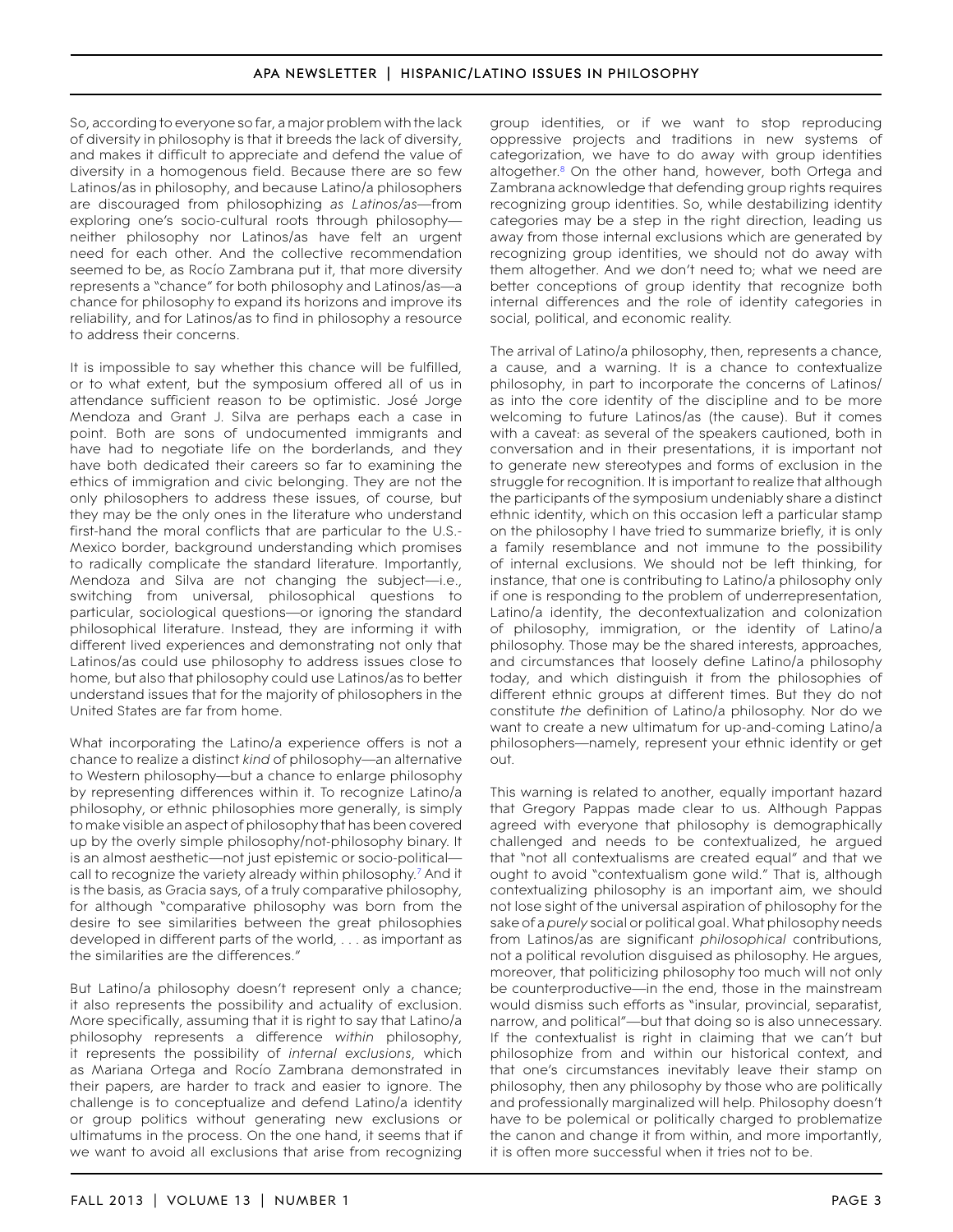About this Pappas is right: it is important not to forget that the effort to realize an autochthonous Latino/a philosophy can undermine itself by becoming too ideological and thus un-philosophical. But, if the symposium proved anything, it showed that having a cultural or political agenda in philosophy is not incompatible with doing philosophy well. What the possibility of Latino/a philosophy can teach us is that the self-referential nature of philosophy might include ethnic identity as one more relevant difference within philosophy—alongside gender, for example—and that the problem of marginalization in philosophy is a philosophical problem in need of a solution, not just a sociological or administrative problem. And while it's true that a philosophy whose *only* aim is to achieve some political agenda is not philosophy, what all the speakers demonstrated throughout the symposium is that having an agenda doesn't necessarily compromise the aspiration to universality or dull the critical edge, which, more than anything, distinguishes philosophy from other disciplines. The symposium was ultimately an opportunity to hear from great philosophers who happen to be Latino/a, and the excellence of whose work was in no way compromised by the awareness that our coming together was a major moment in the process of defining Latino/a philosophy.

#### **notes**

- <span id="page-4-0"></span>1. All quotes are from drafts of the papers presented at the symposium unless otherwise specified.
- <span id="page-4-1"></span>2. One question to ask is whether ethnic differences matter to philosophical truth. To answer this question, though, we should be able to say what an ethnicity is—what distinguishes it, for instance, from race—and what philosophy is. Further, the phrase "Latino/a philosophy" suggests that we can define "Latino/a"—Is it an ethnic or racial identity? One or a cluster of identities? A meaningful identity in Latin America or just in the United States?—and, as we have seen in the previous two paragraphs, that we can or should distinguish it from "Latin American," "Hispanic," or, say, "Mexican-American" or "Chicano."
- <span id="page-4-2"></span>3. Vargas adds that the situation is much worse for Latinos/as born in the United States and that "anecdotal data suggests that a non-trivial percentage of Latinos in the APA data are foreign-born nationals who do not identify as Latino." The data from the APA are from February 2013.
- <span id="page-4-3"></span>4. Again, the numbers are misleading, since they don't highlight that there are more than twenty-eight cities—defined as cities of more than 100,000 people—in the United States with majority Latino populations, or that 40 percent of California is Latino/a. In other words, the data don't quite capture the degree of underrepresentation in certain regions.
- <span id="page-4-4"></span>5. Alcoff offered this phrase first in her presidential address to the Eastern Division of the APA in December 2012. The address can be heard at [http://alcoff.com/2012-american-philosophical](http://alcoff.com/2012-american-philosophical-association-presidential-address)[association-presidential-address.](http://alcoff.com/2012-american-philosophical-association-presidential-address)
- <span id="page-4-5"></span>In support of Schutte's claim that philosophy does not work in isolation from the rest of our social practices, Mendieta would add that "[s]ociety in general has become cynical and skeptical of identity-claims, especially when these are supposed to entitle the claimant to some sort of social benefit." See Eduardo Mendieta, "The 'Second Reconquista', or Why Should a 'Hispanic' Become a Philosopher?" *Philosophy and Social Criticism* 27, no. 11 (2001): 14.
- <span id="page-4-6"></span>7. Schutte would agree that there is an aesthetic dimension to diversity. See "Negotiating Latina Identities," in *Latin American Philosophy for the 21st Century*, eds. Jorge J. E. Gracia and Elizabeth Millán-Zaibert (Amherst: Prometheus Books, 2004): 341.
- <span id="page-4-7"></span>8. To illustrate how recognizing group differences leads to internal exclusions, Ortega cites a famous Supreme Court case, *DeGraffenreid vs. General Motors*, in which a group of black women sued General Motors for discriminatory practices in hiring black women. "Famously," she said, "the court ruled that the company hired white women, thus was not guilty of sex

discrimination and that the company hired black men and so was not guilty of race discrimination." Because the court was focused on sex discrimination (gender), on the one hand, and race discrimination (racial identity) on the other, it was blind to the *unique* discrimination against black women (a third category besides race and gender). Likewise, Zambrana told us how the cultural nationalism that defined the process of Puerto Rican self-identification in the middle of the twentieth century aimed to homogenize what it meant to be culturally Puerto Rican and was thus exclusionary. For example, because cultural nationalists romanticized their Spanish heritage, they obscured the history of resistance against Spanish hegemony and marginalized those who continued to identify with the resistance.

# *Interview with José Medina*

# Natalie Cisneros **Gettysburg College**

José Medina is professor of philosophy and director of graduate studies at Vanderbilt University. He is the author of *The Unity of Wittgenstein's Philosophy: Necessity, Intelligibility, and Normativity* (SUNY, 2002), *Language, Key Concepts in Philosophy Series* (Continuum, 2005), and *Speaking From Elsewhere: A New Contextualist Perspective on Meaning, Identity, and Discursive Agency* (SUNY, 2006). His most recent book, *The Epistemology of Resistance: Gender and Racial Oppression, Epistemic Injustice, and Resistant Imaginations* (Oxford, 2012), winner of the 2013 North American Society for Social Philosophy Book Award, discusses the epistemic aspects of race and gender oppression and explores avenues of resisting this injustice. This project, like much of his other work, underscores his influential voice in contemporary conversations surrounding race and gender theory, philosophy of language, and social epistemology. Along with these contributions, he is a leading thinker in the incorporation of Latina/o and Latin American philosophical perspectives into contemporary philosophical debates, especially in the areas of epistemology and philosophy of language.

I came to know José as a graduate student at Vanderbilt, where he directed my dissertation. His mentorship inspired and made possible my graduate work on questions of race, gender, oppression, and resistance, and he and his work continue to serve as major influences on my own projects. In this interview, José discusses how his intellectual and political interests emerged, and how they have evolved throughout his career. He also speaks to the current state of the field, including the contributions of Latina/o and Latin American thought, the relevance (or irrelevance) of disciplinary and subdisciplinary divisions, and the work that remains to be done in order to resist epistemic injustice in philosophical communities.

\*\*\*

**Natalie Cisneros:** Can you tell us a little bit about your early experiences growing up and how they may have influenced your work? How did you come to study philosophy?

**José Medina:** I grew up in Spain in the 1970s and 1980s, during the last years of the Franco dictatorship and the early years of the democratic transformation. It was a time of political turmoil, a time where you could still feel the political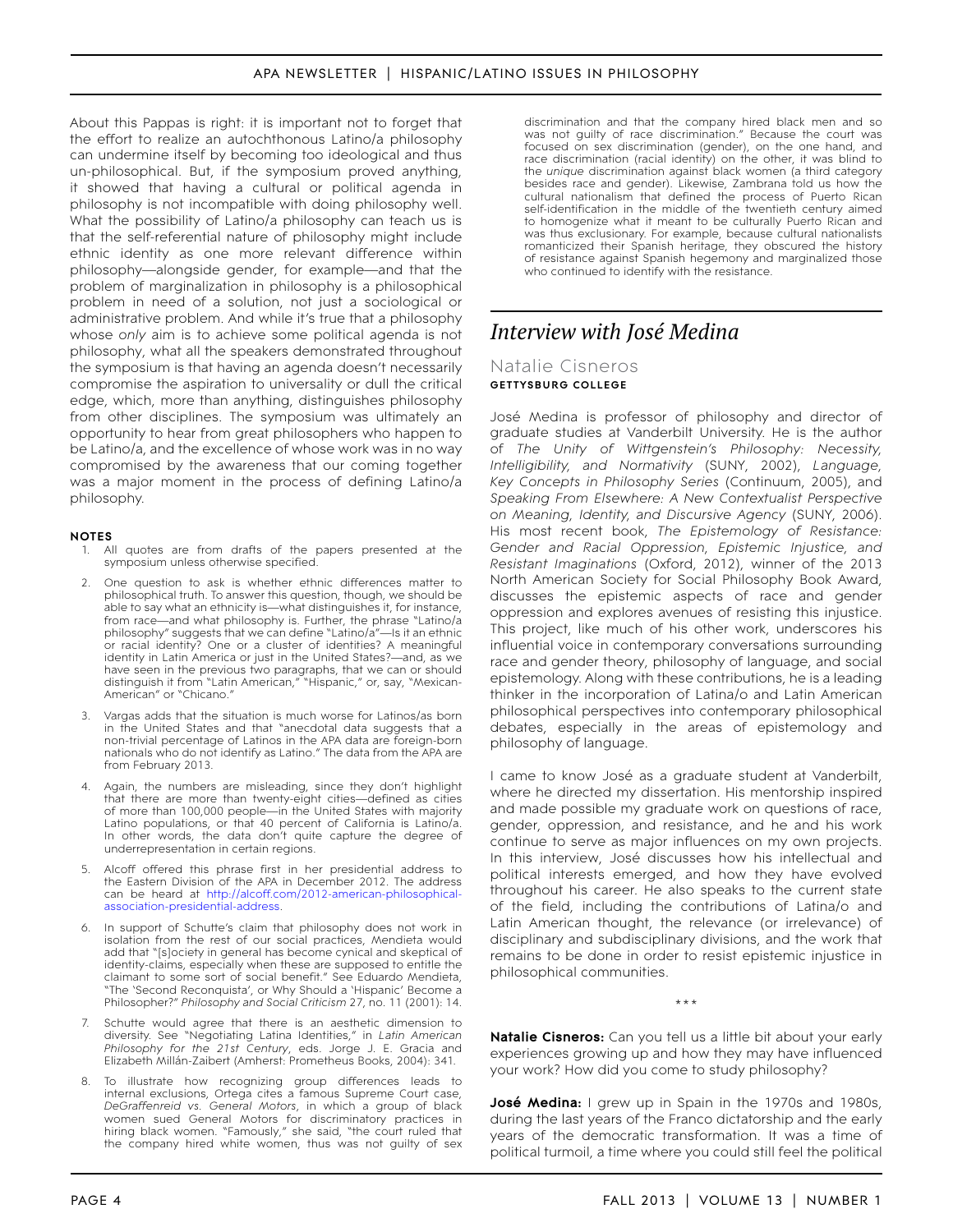repression and the social silences in all areas of life, public and private; but it was also a time of vibrant resistance, full of political possibilities, with the formation of strong communities that were articulating political demands and denouncing their oppression publically for the first time in Spain, and philosophers had an important role to play there. I am thinking in particular about the early Spanish feminists and queer activists. The demonstrations, the performances, the town-hall meetings, the critical discussions of that time taught me that sexuality could be a site of resistance and political contestation, and more generally that issues of identity were at the same time deeply personal and deeply political. One of the attractions for me to move to the United States in the early 1990s was to come to a place with a longer history of political struggles such as the fight for women's rights and for GLBT rights, although interestingly I found that American society was not changing and advancing on these issues as quickly and aggressively as Spain. But I moved to the US mainly for academic reasons. I came to Chicago to attend graduate school at Northwestern University and to work on issues of meaning and normativity, which for me were from the beginning also issues of identity and of political struggle. I had the fortune of receiving my graduate training in a place where I could do serious, specialized work in Wittgenstein and in critical theory at the same time.

**NC:** It's fascinating that your decision to go to graduate school at Northwestern was motivated by your personal and philosophical interests in identity and political struggles, especially since this move, as you suggest, complicated and broadened your experience and understanding of these issues. How does Spain and your identity as an immigrant, and in general, influence your work?

**JM:** Like my sexual identity, my ethnic and national identity has been something that left me out of the mainstream in the United States; and it is also something that has shaped my work and how I approach philosophy. Although not fitting in anywhere completely, being multi-national and multilingual allowed me to articulate and approach things from different perspectives, to *speak from elsewhere*, as I call it. I have been very fortunate to find welcoming immigrant communities in which I feel at home, both in philosophy and outside philosophy, and both in the United States and outside the United States. I am thinking about transnational and global feminist and queer communities, but also about Latina/o communities—and I think it is important not to think of Latina/os as forming a single group, but rather, as a collection of communities, as a *family* (as Jorge Gracia would put it) or as a network of communities brought together by linguistic and cultural differences and historical experiences.

**NC:** Given your positionality within this network of Latina/o and queer communities, and the historical and current climate for women, people of color, and sexual minorities in professional philosophy, can you talk about your experiences in the discipline? What has changed since you entered into the profession, how do you think it needs to continue to evolve, and is that different from where you see it headed?

**JM:** Women, people of color, and sexual minorities are definitely better represented and more visible now than they were twenty years ago. But their representation and visibility are often constrained in problematic ways: for example, they are often relegated to certain areas (such as applied philosophy or feminism or race theory). And of course people of color are still heavily underrepresented in philosophy. The work of philosophers of color is receiving now more recognition and that is wonderful; but this recognition is also constrained, only given in special or applied areas or reserved for a very select few whose work is read and engaged by the mainstream. Only the work of very few philosophers of color (such as Linda Alcoff, Charles Mills, or Anthony Appiah) is discussed in areas such as epistemology and philosophy of language. Something that needs to happen more systematically, and not just sporadically, is for philosophers of color and their contributions to be able to reach and have an impact in core areas of philosophy. It is important that now more and more people are discussing issues of gender and race in these areas, so that these issues are no longer taken up *only* by racial and sexual minorities and they are no longer perceived as issues of special interest to some, but as central issues of interest to all. Think, for example, of recent discussions of race in epistemology by people like Miranda Fricker, or recent discussions of hate speech and racial slurs in philosophy of language by people like Ernest Lepore, Rebecca Kukla, and Mark Lance. At the same time, although it is a great step forward that these issues are addressed by all kinds of philosophers, there is also the danger of getting validation only when mainstream voices speak for us or speak to us. It is important to give credit and recognition to the long history of achievements by feminist philosophers and race theorists because sometimes their insights and provocative suggestions are appropriated by others without more acknowledgement or engagement than a passing remark or a footnote. To counter the marginalization of nonmainstream philosophical voices, it is important to have initiatives that bring minority groups together, celebrate their achievements, and nurture the next generation of scholars. In this sense, initiatives such as Mariana Ortega's Latina Feminism Roundtable at John Carroll University and the Collegium of Black Women Philosophers created and led by Kathryn Gines at Penn State are invaluable. It is also important to have initiatives that put these minority philosophical communities in conversation with other groups (including mainstream ones). One example of this is *The Latina Dialogues*, a Latina feminism conference that Andrea Pitts and I are hosting at Vanderbilt University, where prominent Latina feminists will discuss their ongoing research with scholars in other areas, drawing connections, contrasts, and mutual challenges.

**NC:** Your commitment to resisting the marginalization of diverse voices is evidenced by your important service to the profession, including *The Latina Dialogues* conference as well as your service on the executive committee of the APA's Eastern Division and the APA's ad hoc committee on sexual harassment, as well as your research, which often takes up these concrete political problems of representation and subjugated knowledges and explores avenues of resisting the marginalization of the voices of women, people of color, and sexual minorities. This is a concern of your most recent book, *The Epistemology of Resistance: Gender and Racial Oppression, Epistemic Injustice, and Resistant Imaginations* (Oxford, 2012). Can you talk a bit about this project? How did it form? What are its central questions and motivations?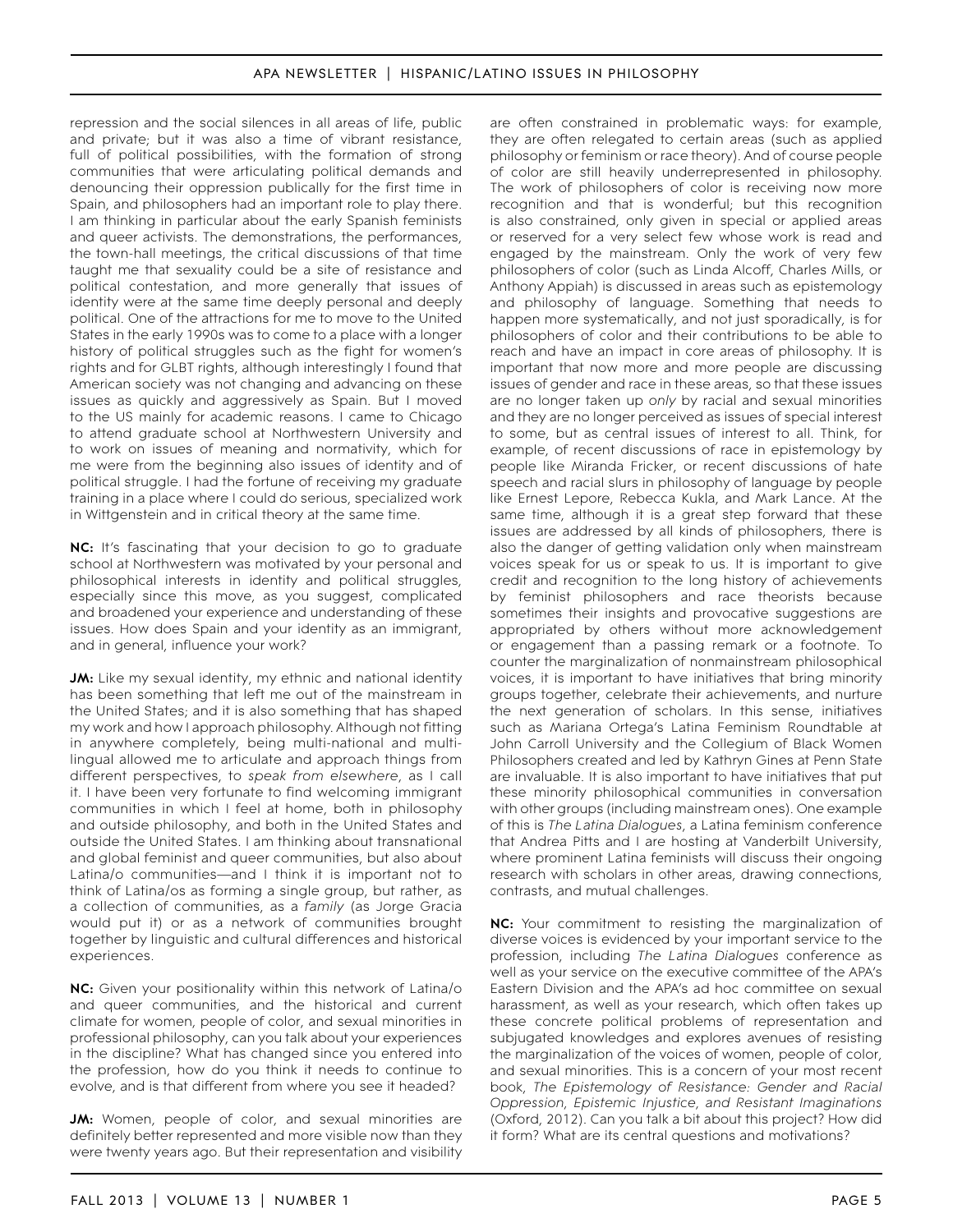**JM:** The focus of the book is the epistemic side of oppression (social silences, bodies of ignorance and patterns of distortion, inabilities to listen and understand certain people and certain things, epistemic vices of all sorts, etc.); but more specifically, the book tries to uncover the different forms of resistance available to us to fight against the kinds of epistemic exclusion and marginalization associated with racism, sexism, and homophobia. I discuss how to resist epistemic injustices in ordinary interactions in our daily lives; but I also address how ordinary forms of contestation relate to social movements of resistance and political struggles that call for structural and institutional transformations. The book wrestles with the ways in which political, ethical, and epistemological questions are intertwined and have bearing upon one another. More specifically, it tries to contribute to what might be called *political epistemology*, which feminist epistemologists (such as standpoint theorists) and race theorists (such as Charles Mills) have been engaged in for a long time. I bring to these debates the polyphonic contextualism and kaleidoscopic perspectivalism that I have articulated in my previous work in philosophy of language (especially in *Speaking from Elsewhere*). Like my previous work, this book in social epistemology is "methodologically promiscuous" and combines various methods and philosophical styles that are not simply merged, but brought into critical dialogue with one another. My discussions engage with the recent literature in virtue epistemology and epistemic injustice, but they draw from bodies of literature that have been underrepresented in epistemology: pragmatism, critical race theory, queer theory, Latina feminism (from Sor Juana to Linda Alcoff), and transnational and women color feminisms (from Patricia Hill Collins to Uma Narayan). These bodies of literature are rarely brought together and put in conversation; they often only intersect or touch each other at the edges (when they do not simply ignore one another and their connections). It is difficult to bring all these different discussions together because there are terminological, methodological, and substantive differences. I don't know if I have done justice (epistemic justice!) to all the voices and perspectives I have drawn from, but the risk was worth taking in order to bring all of them to bear on issues of silencing and epistemic marginalization; there was the need for a book-length treatment of the epistemic side of oppression that connected all these different vibrant discussions.

**NC:** Risky, but also incredibly philosophically and politically fruitful! Your commitment to exploring the links between ideas and thinkers not often brought together—what you term "methodological promiscuity"—is also reflected in these different fields in which you work, including philosophy of mind, philosophy of language, and critical race and gender theory. Can you tell us about what you find difficult and productive about working across these areas of philosophy?

**JM:** Problems in philosophy often span across different areas and levels of discussion, and their narrow and rigid compartmentalization results in impoverished analyses blind to all kinds of important connections and implications. The issues of silence and marginalization of voices I am interested in, for example, are ethical and political problems, but they are also problems in epistemology and philosophy of language. Bringing together two or more areas of philosophy is always a difficult challenge, but the cross-fertilization of fields can be incredibly productive and lead to new avenues

of research (think, for example, of Ernest Sosa's work in virtue epistemology). Maintaining an up-to-date mastery of multiple fields is not easy, but even more difficult is being able to engage multiple audiences. When you work on epistemological issues concerning race and gender, you run the risk of losing the attention of those who are interested *only* in epistemology (whatever it means to be interested *only* in epistemology, in *pure* epistemology). But it is a risk worth taking. We need to keep trying to make connections across fields because it is our intellectual responsibility to explore these connections. If it is a scandal, as many have argued, that for a long time white philosophers writing on justice in the United States ignored the issue of racism, isn't it also a scandal that until recently philosophers of language remained silent about hate speech or that epistemologists didn't address the issue of epistemic exclusion?

**NC:** You also work on major figures associated with the "analytic," "continental" and "pragmatist" traditions (including in your most recent book, for example, where you productively draw on Wittgenstein, Foucault, and Addams, among others). In some ways, drawing together these philosophical traditions is just as difficult and potentially politically fraught as your work bringing together epistemological concerns and critical race and gender theories. But it is also equally vital. How do you understand the distinctions often made between these traditions? Why are you interested in drawing from each of them?

**JM:** I am a problem-oriented philosopher and draw from whatever resources might be useful to deal with a question. Very often philosophers in different traditions are dealing with similar and related questions, so why not explore those connections? Why not use their analyses and arguments in tandem (enriching each other, correcting each other, or simply challenging each other)? But given my contextualist sensibilities, of course I do not think that ideas and arguments should be simply taken out of context, disregarding the dynamics that shaped their trajectory. Sensitivity to context is key for a proper understanding and for responsible use of philosophical resources, but contexts can—and often should—be connected and put in critical dialogue with each other. It is also part of our intellectual responsibility as philosophers to call into question traditional and disciplinary boundaries, to challenge received interpretations and disciplinary habits, and to interrogate the lack of dialogue between traditions or between philosophical perspectives.

**NC:** This critical interrogation of traditional boundaries in your work is also evident in your work on philosophical traditions often excluded from the canon of academic philosophy in the United States and the West more broadly. Many of your works, including your most recent book, engages Latina/o and Latin American thought in particular, including contemporary Latina feminists such as Linda Alcoff and María Lugones, and figures from the history of Latin American philosophy, including José Martí and Sor Juana Inés de la Cruz. How did you become interested in working on Latina/o and Latin American thought? What do you think Latina/o and Latin American philosophy contribute to the contemporary landscape of philosophy in the United States?

**JM:** I received very limited exposure to Latin American philosophy in Spain, but I was very interested from the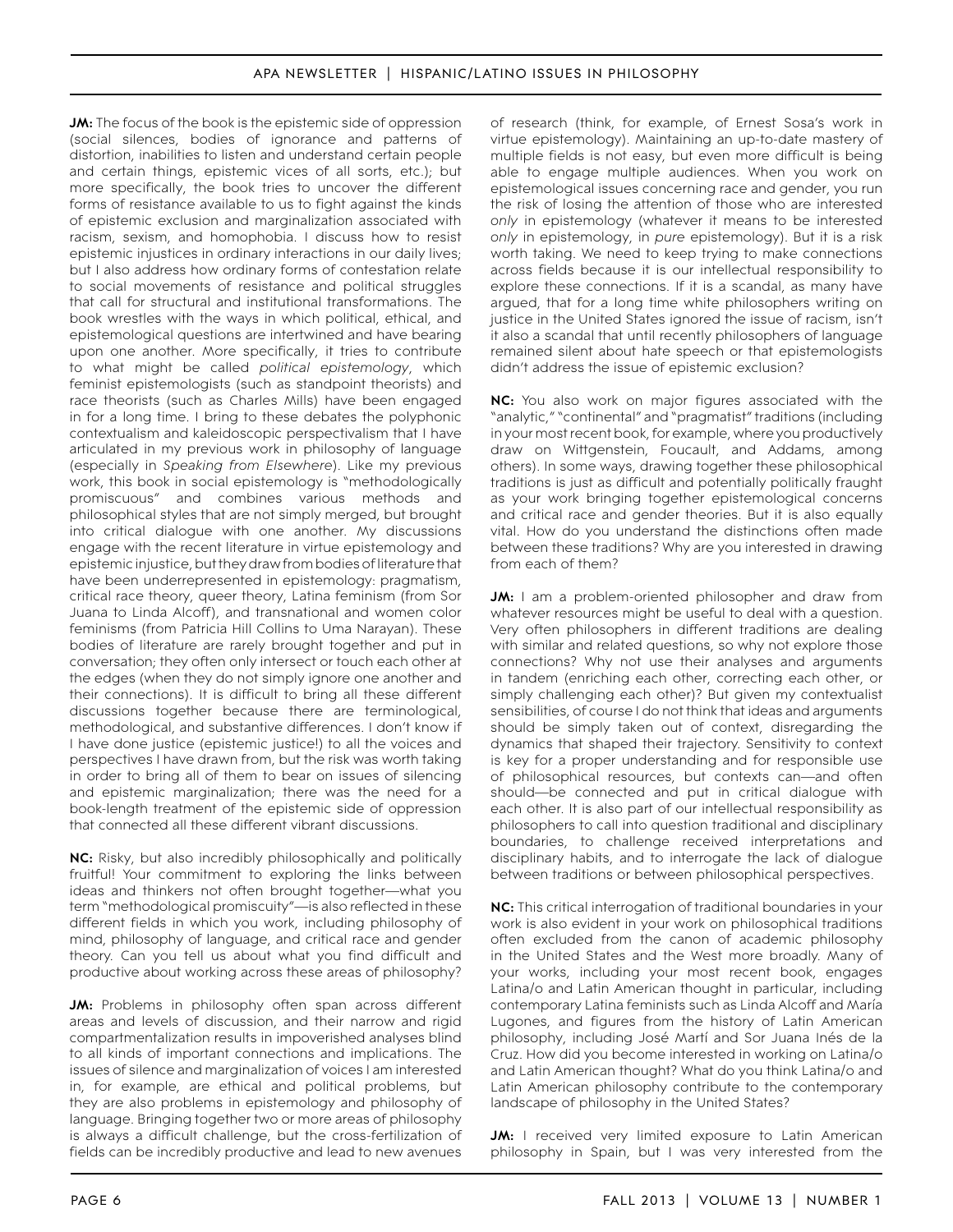beginning in Latina feminist and queer thinkers, including the very early ones such as Sor Juana. I continued reading classic and contemporary Latin American philosophers when I was in graduate school in Chicago, but it was mainly self-taught because I didn't have anybody to guide me or to explore those interests with me in philosophy. Interdisciplinary reading groups in Latin American philosophy helped me to identify authors and ideas that were useful for the issues I was working on and enabled me to approach the debates I was engaged with in different terms. There is still an unexplored wealth of ideas in Latin American philosophy that can illuminate and enrich many philosophical debates in the United States. People like Jorge Gracia and Ofelia Schutte have been pioneers in calling attention to the history of Latin American philosophy and using its resources. There is a new generation of Latina/o scholars (such as Andrea Pitts) doing superb historical work and bringing classic figures in this tradition to bear on contemporary debates. There is also the ground-breaking work of philosophers such as Linda Alcoff and Eduardo Mendieta who have combined Latin American philosophy and critical theory; and there is much more to be done in following their footsteps. But if there is a single school of thought that I want to highlight for its originality and its contributions to the contemporary philosophical landscape, it is Latina feminism because, with their heterogeneous and often conflicting voices, Latina feminists have raised challenging questions and offered provocative suggestions about identity, relationality, intersectionality, solidarity, social justice, and community formation—questions and suggestions that have created an agenda for ongoing and future debates. And I think the next generation of Latina feminists will continue and deepen this trajectory of highly original and provocative research. The cutting-edge work of young Latina feminists on intersectionality is already breaking new ground and opening new avenues of interdisciplinary research, bringing together race, nationality, class, sexuality, and other aspects of identity in very productive and provocative ways. A prime example of this is your forthcoming book on immigration, *The "Illegal Alien": An Intersectional and Genealogical Approach* (Columbia University Press).

**NC:** Given the contributions of Latina/o philosophy, and Latina feminism in particular, to thinking through contemporary philosophical and political problems, can you say more about the possibilities and opportunities for dialogue between Latin American philosophical thought and European or American philosophical thought? What do you find fruitful about reading thinkers from these traditions together?

**JM:** The problem is that the dialogue has always been going in one direction: Latin American philosophers have always been responding to European and Anglo-American philosophers, reacting to their ideas, integrating them, applying them, offering alternatives, etc. But the dialogue has rarely taken place in the other direction: for the most part, European and Anglo-American philosophers have simply ignored philosophical discussions in Latin America. Things have been changing a bit recently with a few Latin American philosophers acquiring prominence and being taken seriously. But there is still a long way to go until there is a truly reciprocal dialogue, and the work to be done cannot be done exclusively by Latina/o philosophers in the

United States working across traditions. Others have to do their part as well. With recent demographic and geopolitical changes, there seem to be new curricular demands for Latin American philosophy, and this can help change things by giving more visibility and recognition to this tradition and making it available to new generations. I think one of the valuable consequences of reading Anglo-American and Latin-American philosophers together (John Dewey and José Martí, for example) is that it helps you situate their perspectives and it gives you a good sense of the diversity of American philosophical voices and the truly pluralistic nature of philosophy in the Americas. It also brings issues of coloniality, post-coloniality, and imperialism to the fore in a way that contrasts sharply with the invisibility of these issues when Anglo-American and European philosophers talk among themselves. This is another important critical payoff.

**NC:** What is the direction of your work now? What are the questions you continue to be interested in working on?

**JM:** I find myself these days occupied with responding to the critics of my last book. I am honored that the book is getting so much attention and that there are already some objections and critical challenges raised about my view of epistemic responsibility and my notions of "meta-insensitivity" and "meta-blindness." Taking time to respond to my critics is an opportunity to clarify and elaborate further the ideas of *The Epistemology of Resistance*, and this helps me with the development of my new projects because they draw from my analysis of epistemic injustice and epistemic resistance. The focus of my current projects is the *imagination*. In particular, I am interested in how we can take responsibility, individually and collectively, for our imagination and its limits. These projects connect the literature on the imagination in philosophy of mind, epistemology, and social theory. The book project I am planning to develop first has the working title "Imagination and the Ethics of Acknowledgement" and it draws from Wittgenstein and the epistemology of ignorance. As I conceive it now, the book will develop a Wittgensteinian view of the imagination that calls attention to the opacity and self-ignorance constitutive of our subjectivity and agency. Through this Wittgensteinian exploration of the personal and interpersonal aspects of our imaginative capacities and their limits, I want to flesh out my notion of *shared* epistemic responsibility. This demands from us that we subject ourselves to critical scrutiny in interactive practices of contestation so that we can recognize our blindspots and how they obscure some aspects of our own experiences and of our interactions with others, making problematic the intelligibility of certain domains of human experience and social life. I want to develop these ideas more specifically with respect to the racial imagination. But I think that this will become a separate book or a collection of essays in which I offer an account of the different communicative and epistemic injustices associated with racialized ways of imagining. I am interested in developing an analysis and critique of different kinds of racial insensitivity and their defense mechanisms, exploring ways in which we can resist them through improved communicative dynamics and transformed practices of interaction. I think about this project under the rubric "Resisting the Racial Imagination."

**NC:** In light of your continuing work on philosophical and political questions of oppression and resistance, can you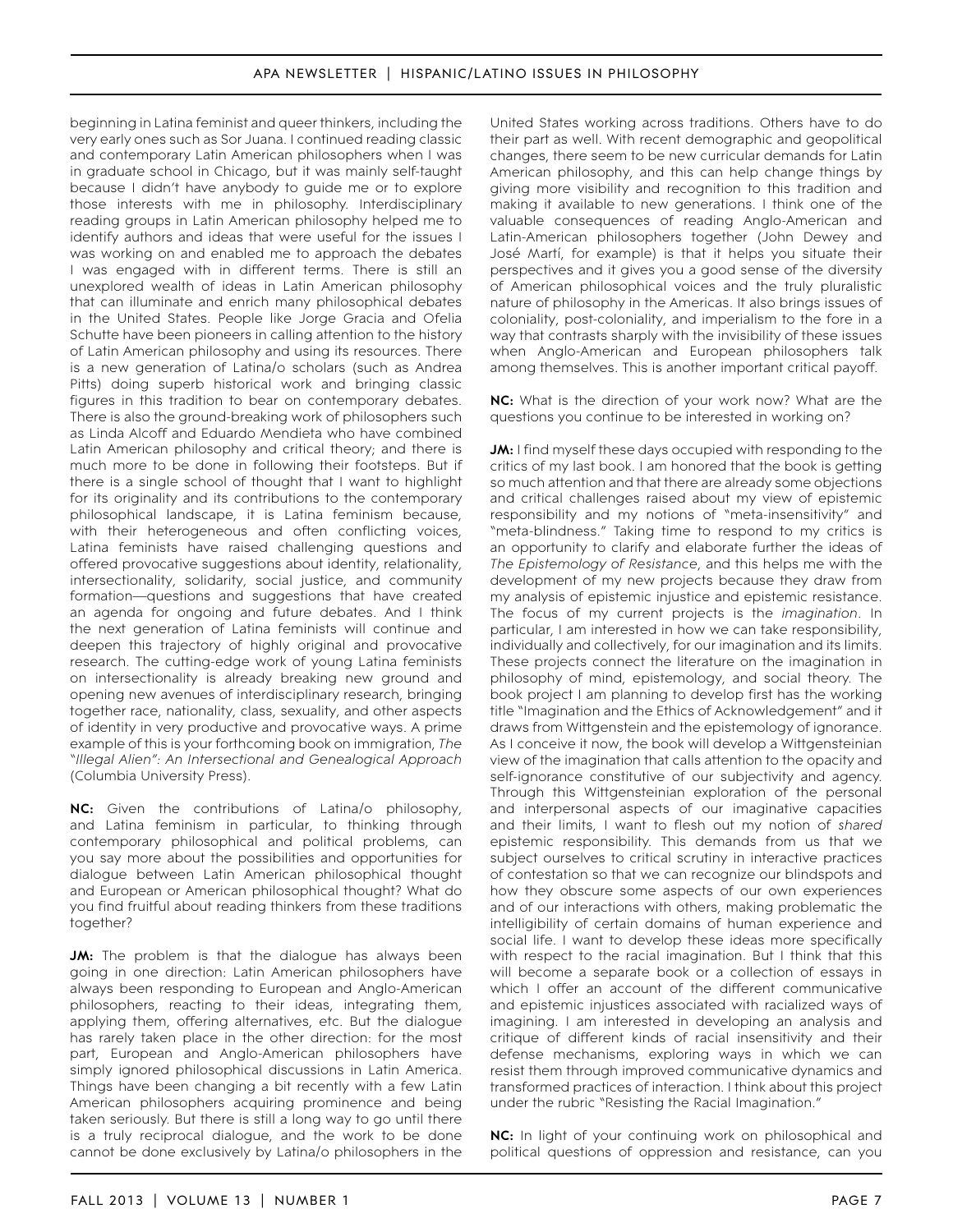talk a bit about what you see as the role of philosophy in contemporary society? What does philosophical work have to do with our political, ethical, and everyday lives?

**JM:** That is a really important and a really difficult question. One of the results of the professionalization and narrow specialization of philosophers is that our work often becomes too far removed from ordinary affairs, too detached from the lives and concerns of ordinary people. But we have an obligation to connect our philosophical reflections (no matter how abstract they get) back to real life and real people; not that each of us needs to do this in every essay or in every class, but we collectively have the responsibility to show how our critical reflections bear on people's lives and problems. For me, philosophy should be a critical activity that offers new avenues for thinking and acting to people. It is in this sense that I am drawn to philosophers like Wittgenstein and Jane Addams, whose philosophical reflections begin and end with actual practices and people's lived experiences; that should the starting point and the end point of our philosophical exercise and in between what we need to produce and work with is *perplexity*, that is, a deep interrogation of how we do things and how we think and feel, an interrogation that interrupts the flow of familiarity and obviousness of our lives, making the familiar unfamiliar and the obvious bizarre. The emphasis placed on the critical potential of perplexity by philosophers like Addams and Wittgenstein (and of course many others since Socrates) points in the direction of processes of self-estrangement and self-questioning in which we look at ourselves with fresh eyes, and we become capable of calling into question things we have taken for granted and have become invisible to us, being then able to recognize limitations and possibilities for transformation and improvement. Of course, making people perplexed is not enough. Philosophers (in collaboration with other scholars and also with artists and activists) need to find ways of making that perplexity productive in leading people to think and act *better*, not just in more sophisticated ways, but also and more importantly in ethically, politically, and epistemically responsible ways. Ways of doing this can be found in the critical methodologies of feminist theory, queer theory, and critical race theory. These are some of the most innovative theories philosophy has offered in recent years and they have a tremendous transformative potential for our political, ethical, and everyday lives.

**NC:** As we've discussed, in your written work you actively and critically interrogate philosophical, political, and epistemological assumptions. In doing so, you engage in this important work of making your readers more perplexed while asking them to think and act in more responsible ways. How do your work in teaching and mentoring play into this practice of philosophy for you?

**JM:** I cannot think of philosophy without teaching as an essential part, whether in the classroom, reading groups, workshops, conferences, or in more informal ways. Philosophy is a self-critical exercise, but for me it is not something that can be done by individuals in isolation because it requires a practice of mutual interrogation and challenge; it involves learning from others and their critical exercises as well as offering our own reflections for the learning of others. One thing that I think philosophy as a critical activity should help us do is to bring teaching and

activism closer together, so that our philosophical activities become oriented toward the critique and transformation of both theories and practices at the same time. This aspiration is something that have in common with all the authors I draw from: pragmatists, feminists, queer theorists, and critical race theorists. The ways in which these different theorists practice philosophy provide useful paradigms or models for how to do philosophy in a critical and transformative way, working toward making a difference in people's lives.

# book review

# *A Cadre of Color in the Sea of Philosophical Homogeneity: On the Marginalization of African Americans and Latino/as in Academic Philosophy*

# A Review of *Reframing the Practice of Philosophy: Bodies of Color, Bodies of Knowledge*

George Yancy, ed. (Albany: SUNY, 2012). 393 pages.

# Reviewed by Grant J. Silva **Marquette University**

For readers interested in acquiring insight into the plight of people of color in academic philosophy, particularly the predicament of African Americans and Latino/as in the field, *Reframing the Practice of Philosophy* is incredibly illuminating while simultaneously upsetting. Each essay tackles tough questions of inclusion and exclusion in ways that reveal an assortment of biases and structural flaws latent to professional philosophy. "The attempt to explore and explicate the lack of African Americans and Latinos/as in the field of philosophy," Yancy writes, "actually resulted in a much broader and comprehensive text that uncovered complex and multifaceted issues such as alienation, institutional prejudices, insidious racism, canonical exclusion, linguistic exclusion, nonrecognition, disrespect, white hegemony and power, discursive silencing, philosophical territorial arrogance, and indignation" (2). The volume is a powerful, self-conscious, and exigent analysis of one of the whitest fields in academia. More honest conversations like this must take place in order for our field to reinvent itself along more equitable lines, assuming that this is indeed a collective goal.

Almost every essay addresses one or more of the above issues through insightful argumentation infused with autobiographic prose—a hallmark of several of Yancy's volumes. The contributors comprise a prominent list of active Latino/a and Black voices in professional philosophy, many of whom specialized in more "mainstream" areas of philosophy prior to delving into such topics as philosophy of race, feminist theory, Latin American philosophy, Caribbean philosophy, Africana philosophy, and more. Through their efforts, the volume asks meta-philosophical questions about the nature and practice of philosophical inquiry in societies shaped by legacies of racism and other forms of widespread, systematic oppression. How has the history of classical, institutional, and non-conscious forms of racism, particularly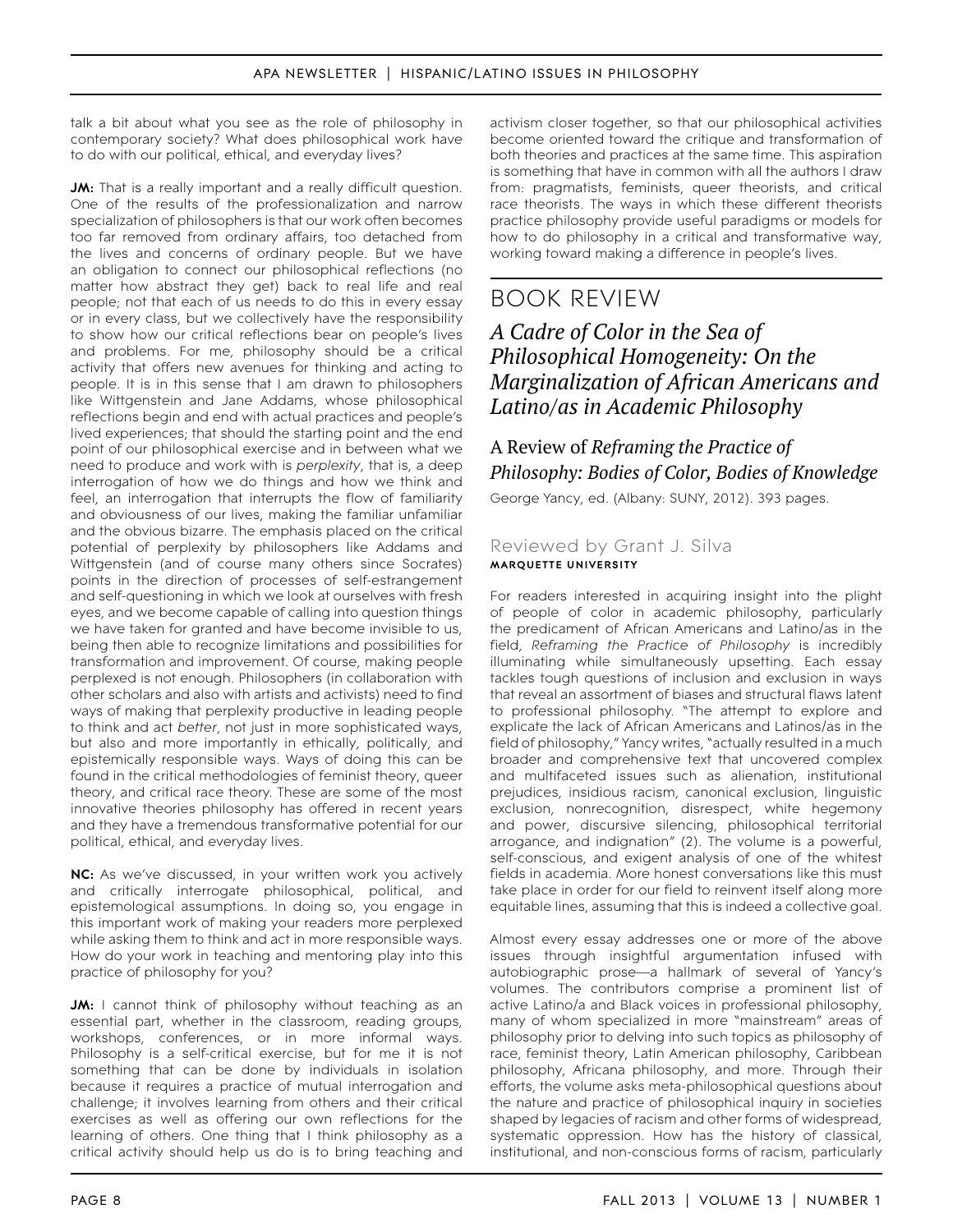that which targets Blacks and Hispanics, or, for the same reason, the blind commitment to a tradition that continually marginalizes minorities, women, and the philosophical topics pertinent to both, affected the conditions that make possible philosophical inquiry? How have the range of questions philosophers are willing to ask, the type of books they read, the *kinds* of people they listen to been shaped by the history of these forms of oppression and ignorance? This range of questioning alone makes the volume worth picking up.

Philosophers of color alive today will find the text a useful resource for dealing with some of the pressures and frustrations of academic life. In fact, the volume may serve as a springboard for voicing one's opinion and (most likely) similar experiences. As Yancy explains, "I began to see just how important the text had become beyond the scope of low numbers, particularly in terms of the text's forwardlooking dimensions. The text constitutes an important site—a textual balm of sorts—for blacks and Latino/as currently pursuing degrees in philosophy and who, as a result, may feel isolated, 'out of place,' and marginalized. Moreover, the text speaks to future philosophers of color who might need confirmation of their sanity, a collective voice that says, 'We also know your pain, your blues'" (2).

The dedication to "philosophers of color not yet born" adds a sense of urgency to the topics discussed throughout the volume, especially in light of changing demographics in the United States, which will undoubtedly bring more nonwhites into philosophy and expand the range of philosophical inquiry. If the critical thinking skills acquired in a philosophical education are a good thing, then more should be done to ensure that vast segments of the population, if not the majority, do not feel alienated from this field of study (this might actually serve to philosophy's benefit in terms of institutional support and funding).

In terms of Latin American philosophy, Jorge J. E. Gracia describes the canonical marginalization of this sub-discipline as follows: "Latin American philosophy is a good example of a philosophy systematically excluded from both the Western and world philosophical canons as these are conceived in the United States. This claim . . . may be easily documented by looking at histories of philosophy, reference works, anthologies, philosophical societies, evaluating tools of philosophy as a field of learning, education programs such as the National Endowment for the Humanities (NEH) seminars, Ph.D. dissertations in philosophy and common areas of specialization in the discipline, and the college curriculum (in the United States, philosophy is generally taught only at the college level)" (89). In his essay, Gracia quickly dismantles a veritable list of objections that would justify the exclusion of Latin American philosophy from the Western canon. However, the real reason, according to Gracia, stems from a blind commitment to tradition.

Ofelia Schutte summarizes the reasons for the marginalization of Latinos/as in professional philosophy with three problems: (1) the Anglo/Eurocentric orientation of philosophy, (2) the desire by "prestigious" philosophers to safeguard prestige (sometimes talked about in terms of "rigor"), and (3) the "we" of philosophy, or the fact that the mainstream academic philosophical community is a rather monochromatic bunch where people of color often feel second-class or

unwelcomed (unless, of course, people of color are willing to "play the game" as it is). All of these arguments, Schutte explains, depend upon "extra-philosophical" factors that reveal implicit biases against Blacks and Latino/as in ways that perpetuate the whiteness of philosophy.

Charles Mills explains that the entire discipline of philosophy is "inimical to the recognition of race." He continues, "Philosophy is supposed to be abstracting away from the contingent, the corporeal, the temporal, the material, to get at necessary, spiritual, eternal, ideal truths" (60). Much of the difficulties engendered by the incorporation of marginalized voices and topics has to do with the subject matter of philosophical thought and its supposed universality. Philosophical truths are supposed to escape the realm of the particular and rise to a level of abstraction beyond cultural, ethnic, and racial particularities (59–60). With one intriguing sentence Bill E. Lawson captures the essence of this sentiment when he writes, "when race comes in the room, logic goes out the window" (197). The idea that race and logic are incompatible can mean that when discussions of race take place, conversation quickly deteriorates to irrational, emotion-driven fights. Put differently (and in terms that garner instantaneous philosophical capital in some circles), there cannot be any *logos* when speaking about *ethnos*.

Thus, the volume highlights the subtle and not-so-subtle prejudices held by professional philosophers. Besides historical contingency, there are no good *reasons* as to why the concerns of people of color are ignored. Although their work aspires towards levels of abstraction that make universal truth claims possible, philosophers are nonetheless born into particular societies, cultures, and histories, all of which yield an assortment of racist or sexists leanings, cultural insensitivities, bias and jingoism, etc. Yancy thus endeavors to show how it is the case that "blacks and Latinos/as often experience nonacademic spaces and academic spaces as a distinction without a difference" (3).

Along these lines, the critical dimensions of the text are found in aggregate. Individually, the question of marginalization or specific examples of racist/sexist statements and attitudes may appear to be scandalous moral failures, the kind of material that gets talked about on national blogs and at APA meetings. Viewed piecemeal, these incidents and complaints appear sporadic and incidental. However, the forms of marginalization experienced by Latino/as and African Americans are manifold, often intersecting and widespread—this volume serves as proof. By allowing prominent thinkers to voice their experiences and concerns Yancy's text allows for the emergence of patterns of systematic exclusion that venture beyond the incidental: "As the text continued to take shape, what also began to emerge was a parallel between many of the issues that black and Latino/a bodies experience within the everyday world of social perception as linked to pervasive de facto racism, and the refined and intellectually highfalutin world of professional philosophy" (2). Reiterating the goal of the text, Yancy writes, "[The] goal was to create a critical space where both groups [African Americans and Latino/as] would come together to discuss critically a collectively important defining theme, a common problem—our marginalization within the profession of philosophy, which is one of those 'inappropriate' philosophical subjects" (1).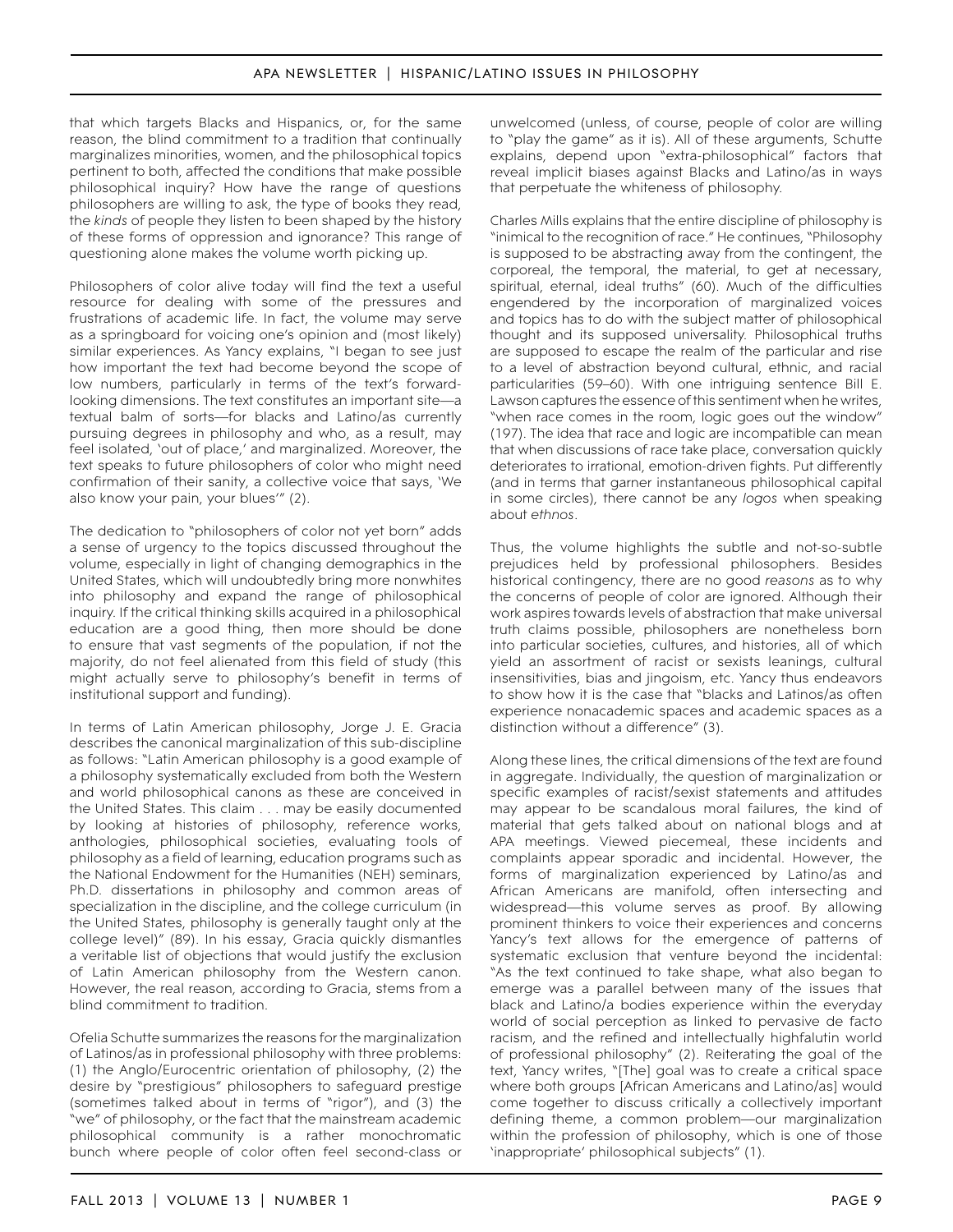Yancy revels in a bit of ambiguity at the end of this quote. Not only is the subject matter of philosophy at stake, i.e., the range of questions philosophers think about and the ways in which philosophical issues pertinent to Latino/as and African Americans are often relegated to the philosophical wayside, but also at stake is the question of philosophical agency, i.e., whether or not Blacks and Hispanics constitute true philosophical "subjects." Central to the volume is the assumption that philosophical inquiry is pertinent to what it means to be human, a natural outgrowth of having critical reflective skills. To deny the ability to practice philosophy, or to impose terms that make a fetish of rigor, tradition, and prestige, is to deny human subjectivity and autonomy. It is to say to Blacks and Latino/as that philosophy cannot take place on their terms.

Donna-Dale Marcano's wonderful contribution, "Re-Reading Plato's *Symposium* Through the Lens of a Black Woman," lends support at this point. Marcano's reading of Plato's *Symposium* compares the character Alcibiades as a stand in for black women in philosophy. Both attempt to negotiate their relationship with philosophy (or Socrates) in ways that cannot divest themselves of the particularities of their existence. She writes, "Does philosophy fail some of us then? Yes! It fails those of us who understand that we are particularly situated. We are particularly situated in our desires, in our communities, in our race, in our genders, in our loves. For this, black women's intellectual work that engages their racialized and gendered perspectives and which aims to take account of the social and political context in which these perspectives take shape are often viewed as so particular as to be of no philosophical value" (232).

Jacqueline Scott's essay, "Toward a Place Where I Can Bring All of Me," speaks towards this notion when comparing the "traditional" view of the self as afforded by the history of philosophy, and the more complex, "impure" understanding of the self provided by life. She writes, "We need to conceive of a philosophy that is in the service of life—in the service of the complex, multifarious, incoherent lives most people really live, and we need to convey this in both our research and teaching" (220).

Nelson Maldonado-Torres explains the way in which his studies of Frantz Fanon allowed him to approach a conception of "decolonization as first philosophy," which breaks with the idea that some people are subjects of knowledge while others are mere objects in need of dominance. He writes, "the fundamental axes of reflection about human reality are grounded in the human-to-human relation, and that the primary questions out of which philosophy itself emerges are motivated not so much by wonder in the face of nature, but by desire for inter-human contact and scandal in the face of the violation of that possibility. This means that the *telos* of thinking, if there is any, is the struggle against dehumanization, understood as the affirmation of sociality and the negation of its negation. I refer to the negation of sociality as coloniality and to its negation and overcoming as decoloniality" (261).

Lawson writes something similar: "Our colleagues are not idiots. They are trained to solve problems. Like most people they will work to solve a problem if they think that it is important. If they think that racism in the profession is

a problem, they will begin to work with their own and their colleague's racism and sexism. No person of color can force them to work to change the game or their attitudes. If they think that blacks are indeed inferior intellectually, then they will feel no compulsion to change the game" (197). Drawing from John Hope Franklin's "The Dilemma of the American Negro Scholar," Lawson continues by stating that if there are white philosophers passionate about the elimination of disrespectful practices in academic philosophy, they must realize that the respect owed to black scholars is connected to the type of respect black people receive outside of academia. In a powerful line, Lawson writes, "It has been a truism that a black person being respected in one arena of social interaction gives us no hint of how he or she will be respect [sic] in others. However, respect must begin at home" (197).

By rethinking the agents responsible for philosophical thought, the volume attempts to "reframe" the practice of philosophy. This process "steps back and takes another look, realizing that the current frame excludes all that does not fit with the demarcated limits of that frame." "In fact," as Yancy continues, "that which is outside the frame is constituted as . . . unintelligible and ersatz. This form of framing actually deforms, delimits, and truncates the very power of philosophical imaginings. To reframe the current practices of philosophy, then, functions to reveal the limits of its current practices, its current assumptions, its current conceptual allegiances, and its current self-images. The aim is to expand the hermeneutic horizon of what is possible, philosophically" (5).

Yet the process of reframing philosophy remains difficult when philosophers inherit forms of prejudice and ignorance ingrained throughout their societies. Yancy writes, "Philosophical academic spaces are . . . continuous with everyday, politically invested, racially grounded, prejudicial, social spaces. Such normative (white) academic spaces are shot through with much of the same racist toxicity that configures black and brown bodies as outside the normative (white) Demos" (2). Returning to Lawson's essay, his point was to note that African Americans will not acquire philosophical clout until Black people, as a whole, are respected as full, rational agents. This starts at home *and* in our own departments. Returning to Maldonado-Torres's essay, his understanding of philosophy necessitates reciprocal social exchanges that assume co-subjectivity; to deny this is to colonize the mind of others and even the self (since one is denies the possibility for dialogue and instead supplies only monologue). Returning to Scott's essay, philosophy should be a place where a person does not have to sacrifice one's cultural, ethnic, or racial particularity to reach standards set by racist.

Obviously, white allies will find much value in the text. More importantly, white philosophers who fail to see the importance of diversification would also benefit from reading the text. At the very least, the volume succeeds in placing the onus upon those who fail to see the importance of philosophical diversification to justify their stance. Along these lines, several contributors provide interesting arguments that explain why academic philosophy, as a whole, fails to take seriously the philosophical questions pertinent to people of color or even make difficult one's personal existence inside the field. One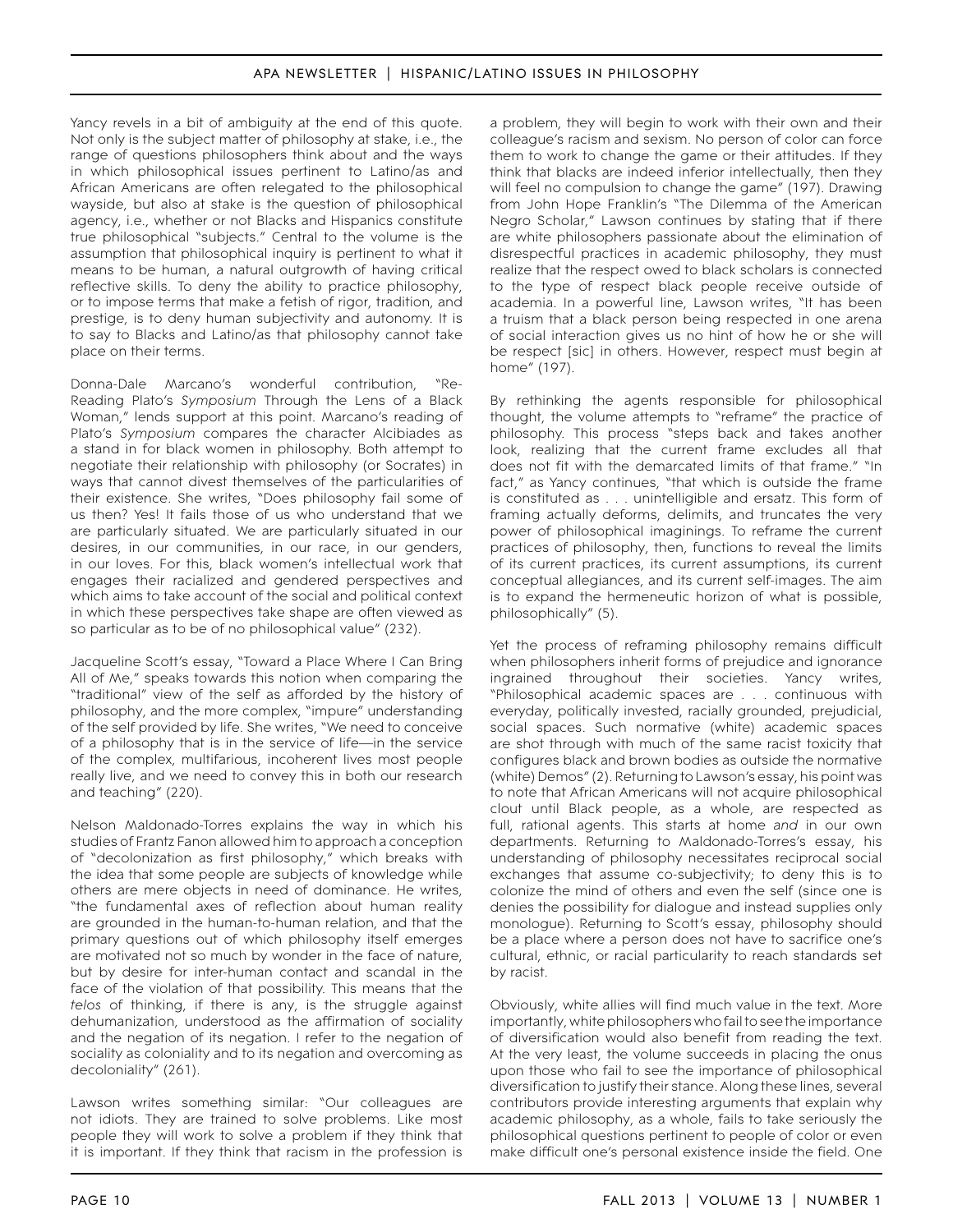could only imagine how the text would be improved if it went beyond a black/brown binary to include people of Asian and indigenous descent (among others). Nonetheless, that form of exclusion sets the stage for a new volume expanding this discussion in ways beyond the confines of this volume.

# ARTICI FS *Seriousness, Irony, and Cultural Politics: A Defense of Jorge Portilla*

# Francisco Gallegos **georgetown university**

Nearly sixty years after the publication of the *Phenomenology of Relajo*, the work of Jorge Portilla (1919–1963) seems poised for a rediscovery. Reading the first English-language translation of the text—published just last year as the appendix to Carlos Alberto Sánchez's excellent scholarly treatment—one cannot help but wonder how the text remained untranslated for so long.<sup>1</sup> Portilla's work is full of novel and profound insights into topics that are both timeless and timely, including the nature of values, the meaning of freedom, and the proper use of passive resistance in the struggle for liberation.

The *Phenomenology of Relajo* (1966) centers upon Portilla's critique of a well-known figure in Mexican culture known as the *relajiento.* As a first approximation, we can think of the *relajiento* as a kind of "class clown," a person who refuses to take anything seriously and never misses an opportunity to disrupt a group practice. He is an irrepressible jokester, beloved and feared for his ability to derail any meeting, performance, or party with his loud and obnoxious antics.

In Portilla's view, Mexican culture has always had great affection for the jokester. But Portilla worried that what was once a delightful cultural idiosyncrasy was becoming a dangerous cultural habit that threatened the entire society. More and more Mexican men were becoming *relajientos,* he thought, and their refusal to take *anything* seriously was becoming truly nihilistic. Portilla worried that "the best representatives" of his generation were squandering their talents, and "in the midst of perpetual laughter . . . giving themselves up, really, to a slow process of self-destruction.["2](#page-17-1)

Sánchez's treatment of the *Phenomenology* illuminates how creatively Portilla drew upon European philosophical influences to address this distinctively Latin American issue, and he is quite persuasive in his argument that this ostensibly provincial topic has great relevance for a wider audience. But while Sánchez is a capable champion of Portilla's work, he concludes his book by offering some challenging thoughts to his readers, suggesting that Portilla may have been shortsighted in his unmitigated rejection of the *relajiento*.

Sánchez proposes an alternative reading of the *relajiento*'s disruptive behavior that "reconceives it as an act of defiance before the colonial legacy . . . and against the axiological imperialism which that legacy instituted."<sup>[3](#page-17-2)</sup> The point here, I take it, is that when we consider the immense legacy of colonial oppression facing our world, and consider how

many of our cultural practices either collaborate with this oppression or seem powerless to challenge it effectively, the *relajiento* begins to look like a heroic freedom fighter, engaged in a kind of *civil disobedience of the cultural sphere*. Colonial oppression, Sánchez notes, protected itself by imposing "values of sobriety and order and progress," and these values have been "kept alive today as a power that itself colonizes.["4](#page-17-3) In this context, the behavior of the *relajiento* should be seen as "a creative response of the marginal in their marginality, whose resistance to value is, truly, an act of defiance."[5](#page-17-4)

Sánchez hopes that although the *relajiento*'s apathy and disruptions may undermine traditional cultural practices, this destruction might clear the way for new and better possibilities to emerge. Citing Jean-Francois Lyotard's call in *The Postmodern Condition* "to increase displacement in the games, and even to disorient it, in such a way as to make an unexpected 'move,'" Sánchez suggests that the *relajiento*'s actions might be "such a displacement and such an unexpected 'move.'["6](#page-17-5)

In the meantime, Sánchez says, the *relajiento*'s "suspension of seriousness" may at least bring peace of mind. The *relajiento* may have found a way to avoid being filled with anxiety about the enormous problems confronting the post-9/11 world and the dizzying complexity of today's sociopolitical landscape. As "an expression of that world and those anxieties," he says, the *relajiento* "can survive the angst and terror through acts of suspension which might, possibly, as for the ancient skeptics, bring *ataraxia*, or tranquility."[7](#page-17-6) This *relajiento*'s acts of suspension are thus a way to "postpone" serious commitment "for a future time"—a time when taking cultural practices seriously will not involve buying into an oppressive ideology, and may actually contribute to genuine liberation.<sup>[8](#page-17-7)</sup>

Wrestling with Sánchez's challenge has inspired me to dig deeper into Portilla's work. While I find Sanchez's re-reading of the *relajiento* compelling, looking at Portilla from the perspective of answering this challenge has unearthed aspects of Portilla's rich text that I had not appreciated previously. As a result, I have come to believe that there are a few good points to be made in response to Sánchez's criticism. I will try to outline those points here in the hopes of contributing to this important, ongoing dialogue about how best to understand the *relajiento*.

In this essay, then, I will defend Portilla's criticism of the *relajiento.* I argue that Portilla was right to see the *relajiento*'s behavior as counterproductive in the fight for liberation from ideological oppression. Genuine freedom, in Portilla's view and mine, requires seriousness and sincerity; it requires wholehearted participation in cultural practices that one finds truly valuable.

In trying to work out Portilla's reasoning for this conclusion, I will suggest some new ways of understanding Portilla's analysis of values and freedom. I suggest that Portilla sees values as neither self-standing nor subjectively posited; instead, he thinks that values "emerge" in a *mood-like way*. Moreover, Portilla thinks that the values most crucial for achieving genuine freedom—the values that unify an individual's experiences into a coherent and meaningful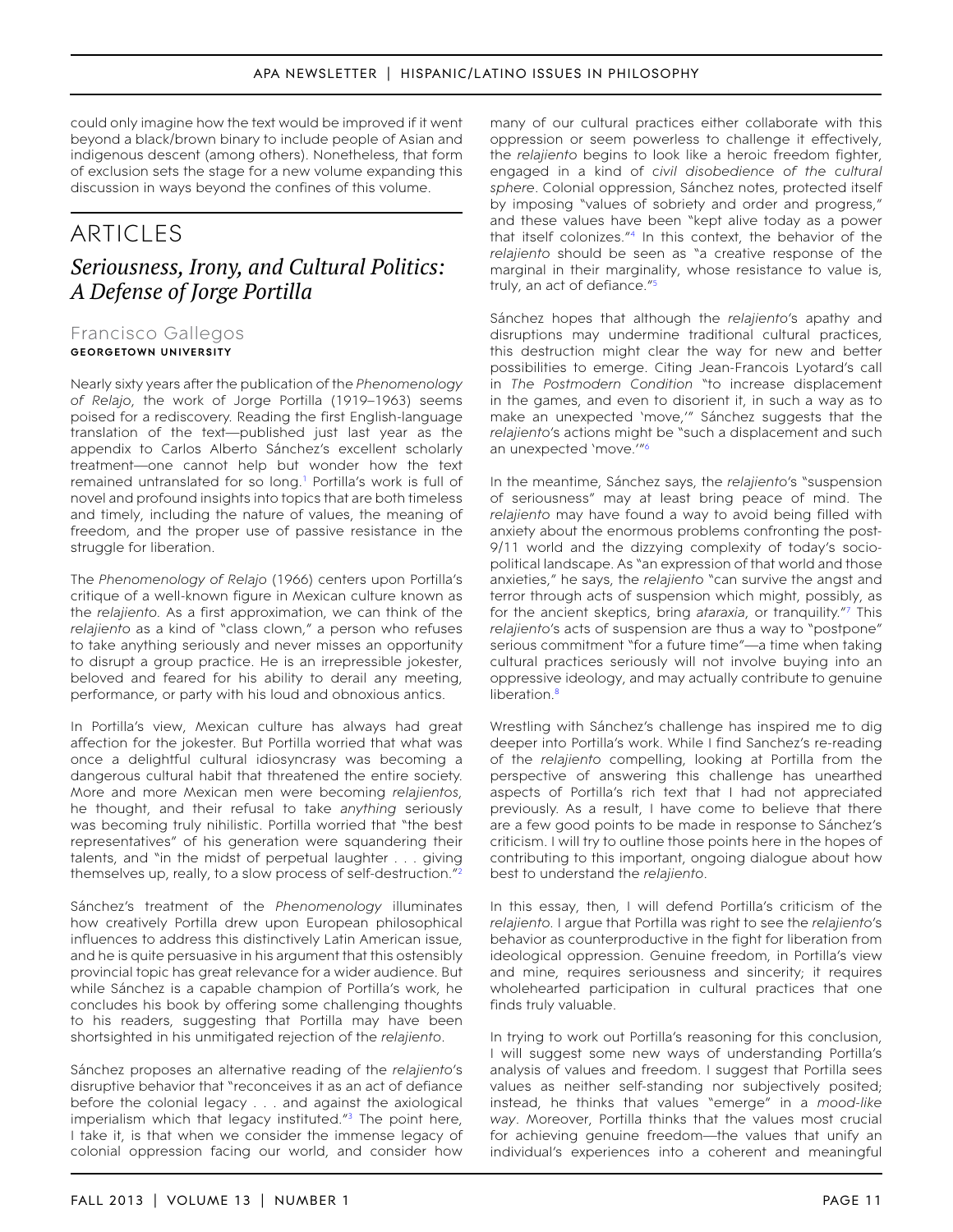whole, and thus make life worth living—are the kind of values that emerge only in the context of *group practices*. This is why the *relajiento* is so dangerous; by disrupting these practices and killing the mood that sustains them, the *relajiento* undermines not only his own freedom, but the freedom of others as well.

However, Portilla clearly thinks that those who are *overly* serious also undermine genuine freedom for themselves and others. With this in mind, I suggest that, for Portilla, the kind of "seriousness" that is required for freedom is one that is totally committed without being neurotic or uptight. One of Portilla's most valuable contributions in this text, in my view, is his suggestion that *black humor* and *Socratic irony* can help us negotiate these competing demands of freedom. In other words, black humor and Socratic irony—which I will distinguish from the "postmodern" irony of the contemporary "hipster"—can enable us to remain detached enough from our values to avoid becoming uptight, dogmatic, and tyrannical, but yet not become too detached to participate wholeheartedly in the cultural practices that allow our values to be realized. Portilla's ideal kind of seriousness is thus an attractive alternative to both the detachment of the *relajiento*  and the hipster, as well as the uptight sobriety that expresses and entrenches a colonial legacy of oppression.

I argue that black humor and Socratic irony might also be extraordinarily potent tools for overcoming alienation from our communities and intervening effectively in cultural politics. Read in this way, Portilla's text becomes a sort of manual for cultural politics in the contemporary era. Those committed to the struggle for liberation must learn to cope more effectively with the stubborn yet fragile societal moods that drive historical change. Doing so is difficult and frustrating, today more so than ever, and so we may be tempted to lose our patience with the struggle altogether, as the *relajiento* does. I suggest, however, that Portilla's nuanced understanding of cultural dynamics offers us hope that we can become more effective in transforming the values that guide our communities—and this hope should make us wary of the temptation to resign ourselves to the Stoic tranquility of postponed seriousness.

# **Let's Get Serious**

At the most basic level, Portilla's *Phenenomenology* is a perceptive analysis of the cultural phenomenon *relajo.* The term is difficult to translate, but we can think of *relajo* as a specific way that any *group practice* (such as a ballet performance or a birthday party) can break down—namely, by being intentionally undermined by "class clowns" and "spoilsports," individuals who repeatedly disrupt the practice and distract the participants. *Relajo* occurs when this kind of disruptive behavior ruins the event or practice for anyone who was trying to "take it seriously." In this sense, *relajo*  might be summarized as a "suspension of seriousness."[9](#page-17-8)

Portilla offers the following example of *relajo*:

During a screening of the film version of Shakespeare's *Julius Ceasar*, in the scene in which Cassius falls pierced by his own sword, the expectant silence in the movie theater was broken by a long moan that invincibly provoked laughter among the audience.<sup>10</sup>

Now, clever as it may be, a single well-timed joke is not sufficient to constitute the "suspension of seriousness" that is characteristic of *relajo*. In order to generate *relajo*, Portilla says, the disruption must be *repeated*. [11](#page-17-10)

In some cultures, perhaps, such repetition would be unlikely. But in Portilla's view, this kind of behavior had become something of a cultural habit in Mexico, with people coming to anticipate such disruptions and play along with them. Thus, it is entirely possible that, in this case, other people in the audience would have joined in the disruption, making jokes and mocking the film. If this had happened, then "between the mocking attitude of some and the indignation of others, disorder and confusion could have proliferated, putting an end to the aesthetic situation."<sup>12</sup> The film would be ruined for anyone trying to take it seriously—and this fullscale breakdown of the group activity would be *relajo*.

Many of us might participate in such a "suspension of seriousness" on occasion, but the *relajiento* goes so far as to adopt *relajo* as a *way of life*. Portilla criticizes the *relajiento*  for this extremism. The *relajiento* has convinced himself that he is free—a lone wolf, free of commitment and not tied down to anything; indeed, the only one not duped by the hypocrites and fools who convince others to take things so seriously. But in fact, Portilla argues, the *relajiento* is not free at all.

Portilla argues that genuine freedom does not consist merely in being free *from* external constraints, but also in being free *for* life's possibilities, or, in other words, being free *to* live for something that one finds worthwhile and takes seriously.

Freedom as pure negation . . . is not more than a mirage and a deception, since the "freedom from," the negative freedom, is but the negative side of a "freedom to" . . . [Negative] freedom is but an aspect of positive freedom that is indeed a genuine liberation, an opening up of the path for *effective action in the realization of values*. [13](#page-17-12)

To see Portilla's point here, consider how oppressive it would be to find *nothing* worth doing: Does this not perfectly describe the prison of clinical depression[?14](#page-17-13) In order to be genuinely free, then, one must find value in at least *some*  of life's possibilities. Thus, Portilla concludes, the *relajiento*  "illegitimately identifies rebelliousness with freedom.["15](#page-17-14)

But what does it mean to "find value" in something? Portilla argues that values are not self-standing; that is, values are not part of the "furniture of the universe," waiting to be discovered. Instead, values exist only insofar as people hear and respond to the "call of value"—i.e., take those values "seriously."

All value, when grasped, appears surrounded by an aura of demands, endowed with a certain weight and with certain gravity that brings it from its pure ideality toward the world of reality. The value solicits its realization. The mere grasping of the value carries with it the fulfillment of that demand, of that call to its own realization in the world; and in order for this demand . . . to be realized, the subject, in turn, performs an act, a movement of loyalty [to the value]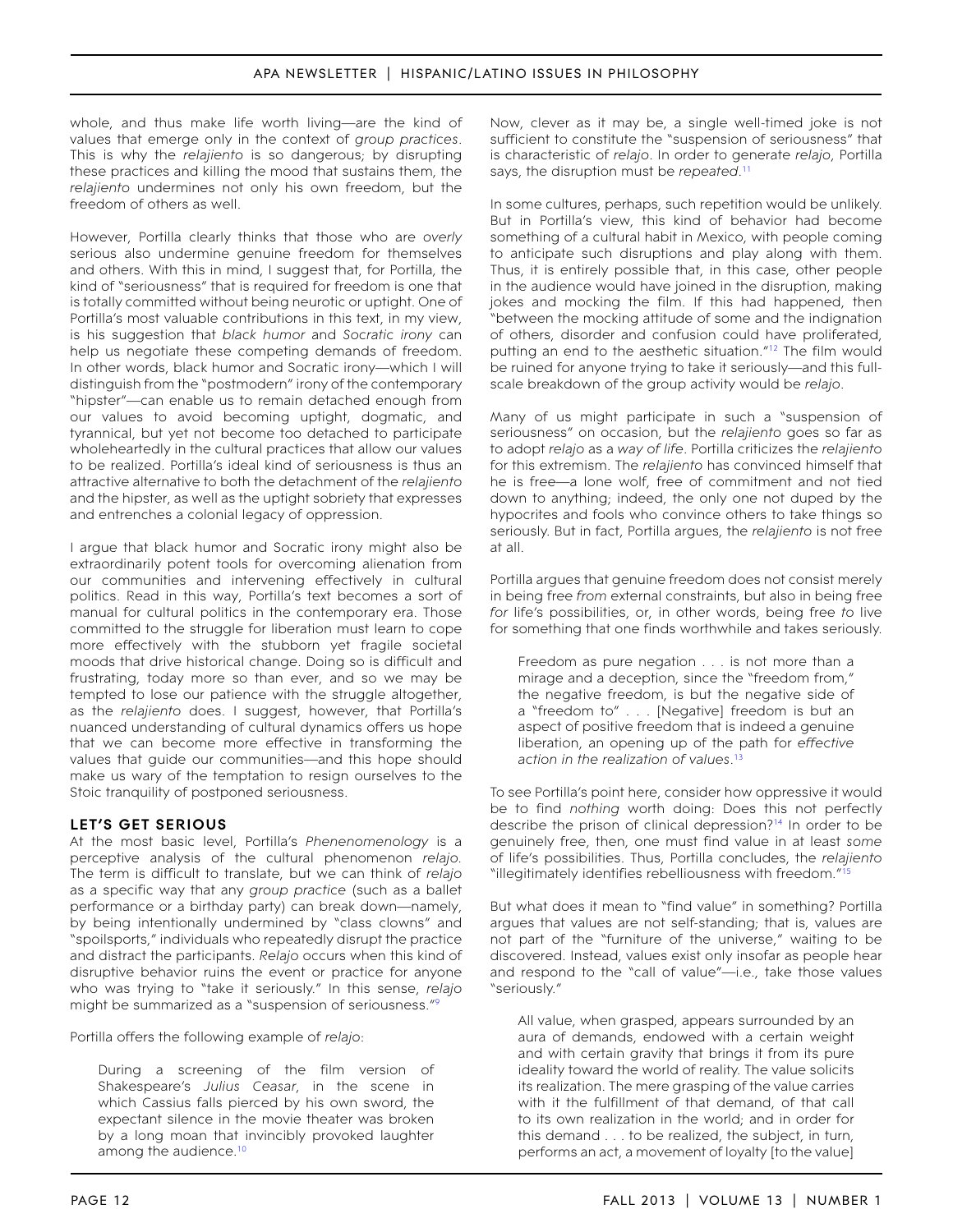that is a kind of "yes," like an affirmative response. . . . This answer, this "yes" that corresponds by means of the subjective aspect of the grasping of the value . . . is an intimate movement of loyalty and commitment. This is seriousness.[16](#page-17-15)

Portilla thus avoids two common but mistaken views of value. Not only are values not self-standing but, contrary to the view of some of his existentialist contemporaries, neither are values simply *posited* by the voluntaristic choice to see something as valuable. Instead, in Portilla's view, values *emerge* into reality through the call-and-response interaction between a value and the person or group who recognizes that value.

Portilla distinguishes between the kind of values that can emerge for individuals in social isolation, and the kind of values that emerge only in the context of group practices. He says that the values that can emerge for individuals outside of group practices are values that do not depend upon our freedom. For example, the refreshing quality of cool water on a hot day is generated by a kind of biological *reflex* and does not depend on human freedom.<sup>17</sup>

But, Portilla argues, life's most important values—the values that are truly essential for freedom—can only emerge in the context of a *group practice*, i.e., the coordinated, purposeful activity of a plurality of people. These are the values that emerge in the context of performances, educational activities, ceremonies, conversations, and parties, for example.[18](#page-17-17) As Portilla notes, they include what we might call "civic values," as well as "religious and spiritual values," but I would add that the category is really much more expansive than we might think. Even the beauty of nature as it is appreciated on a solitary walk in the woods emerges in the context of a group practice—in this case, the practice of taking solitary walks in the woods to admire the beauty of nature.<sup>[19](#page-17-18)</sup>

In Portilla's view, the values that emerge through group practices are the values that one must take seriously if one is to achieve genuine freedom. The reason these values are so important, he says, is that they are the basis for an individual's sense of *temporality*. That is, group practices birthday parties, funerals, elections, late-night conversations, and so on—are what bring a life together into a coherent whole, binding together what is otherwise an "indefinite sum of moments" to form a narrative with a meaningful sense of past, present, and future.<sup>20</sup> No such meaningful narrative can be generated from the refreshing quality of cool water, nor from the mere collection of such experiences.

Genuine, positive freedom—freedom *for* or freedom *to* is essentially future-oriented, and an authentic future only exists in relation to a meaningful past and present. Thus, by refusing to participate in the group practices that solidify an individual's sense of temporality, Portilla says, the *relajiento*  becomes "an individual without a future."<sup>21</sup> He is doomed to "a fragmentary temporality, a flicker of presents without direction and without form, of negations of the immediate past.["22](#page-18-1) In this way, he undermines his own genuine, positive freedom. And as we will see, by ruining group practices for those trying to take them seriously, the *relajiento* undermines the freedom of others as well.

### **Killing the mood**

We often take our values for granted. When our practices are working, and we unproblematically "find" joy at the *fiesta*  and solemnity at the funeral, we typically do not notice how *fragile* these values are, and how they depend upon people's participation in the roles and rules that govern group practices. This is precisely why analyzing *relajo* is so fruitful: As every phenomenologist knows, we can best understand the nature of a phenomenon by comparing its normal functioning to what happens to it during a "breakdown."

I argue that analyzing the sort of breakdown described in Portilla's example of the Shakespeare film, for example, reveals that life's most important values emerge *in a moodlike way*. That is, the successful functioning of all group practices depends upon the participants' ability to evoke a mood, or an affectively charged atmosphere, which binds the group together and allows their shared values to emerge. The tragic quality of the film, for example, requires that members of the audience give themselves over to the tragic mood invoked by the film, just as the joyfulness of the *fiesta* depends upon partygoers giving themselves to the joyful mood of the party.

Although Portilla does not discuss the concept of mood, I suggest that it perfectly articulates what is at stake in the successful functioning of group practices, and what is lost when a practice devolves into *relajo*. Two features of mood are particularly salient in this regard. First, moods are *fragile*. Setting the right mood is often difficult, but "killing the mood" is all too easy. Secondly, moods are *atmospheric*, in the sense that they are both *social* and *contagious*. They require the cooperation of everyone present, but yet they can easily fill a room and grip everyone in it. Moods are also atmospheric in the sense of being *intangible* and even *invisible*. We typically recognize and respond to moods intuitively, below the level of explicit conscious awareness.

Keeping these features of mood in mind can help us make sense of one of Portilla's particularly controversial, but important, claims. When discussing a ballet, Portilla argues that the gracefulness of the dancer depends not only on the dancer's skill and technique, but on the participation of *the audience* as well.

Gracefulness, undoubtedly, rests on the dance technique—learned laboriously by the performer but also on recognition by the spectator. In a certain sense, it is a collective endeavor directed from within by a tacit agreement between performer and audience. It emerges, precarious and vulnerable, like a burgeoning that lays root in the field of harmony among dancers, musicians, and spectators, and it survives as something definitive, prefect, and stimulating in the memory of all these groups. This gracefulness cannot attain the stability and solidity of the "thing-value." Its evanescent reality has required the support of multiple generosities, and it rests on this support. Just as the value pursued in the self-constitution of existence, the value never comes to attain definitive being; but in contrast to it, [this gracefulness] can almost be touched in a perception that partakes in the evidence of things and of the transparency of the purely meaningful,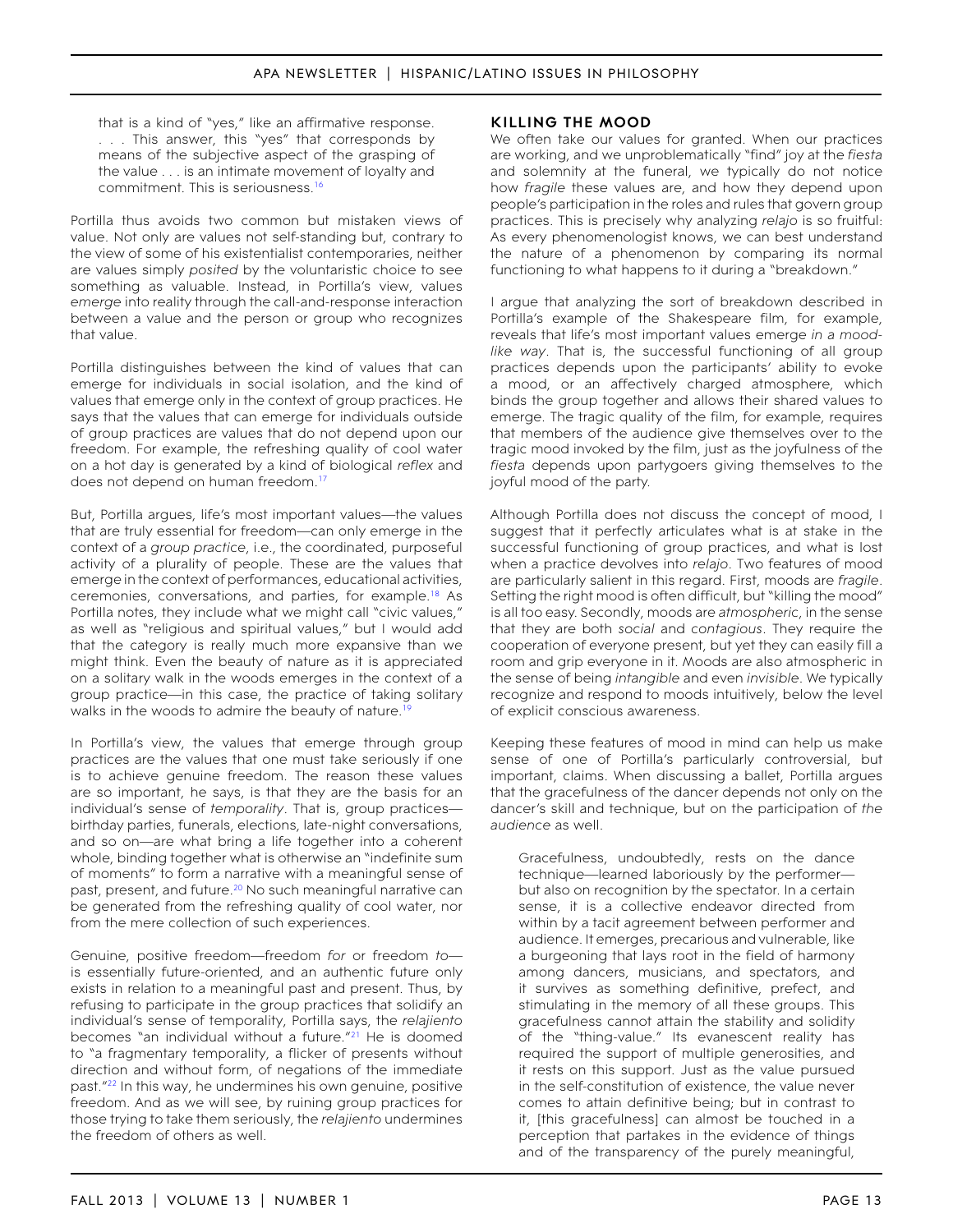of the etherealness of consciousness and of freedom[.23](#page-18-2)

Moods are like this. They can be palpable, plainly evident, gripping everyone present; but they nonetheless remain ethereal and vulnerable to sudden reversals. As an essentially social phenomenon, anyone present potentially has the power to alter the mood of the group and radically disrupt the entire practice. Imagine, for instance, that just as the mood of the ballet is beginning to take hold, and the gracefulness of the dancer is beginning to mesmerize the audience, someone begins to make noises mimicking flatulence every time the dancer leaps into the air. Suddenly, the gracefulness of the dancer is transformed into something quite different!<sup>24</sup>

This is why the *relajiento*'s extremism, his unrelenting refusal to take anything seriously, constitutes a profound threat to the freedom of everyone he comes in contact with.

*Relajo* kills action in its crib. It negates the only thing that gives an act sense; it impedes the light of value from illuminating those ends and means through which its realization could be conducted. It is a paradoxical inactive action which makes the call of value sterile.<sup>25</sup>

Although filmmakers and dancers may need courage to face harsh critics, they are often inspired by this challenge. Yet who could feel called to "effective action in the realization of values" when the mood of the group is dominated by the mockery of the *relajiento*? Thus, by rendering "the call of value sterile," the *relajiento* diminishes others' freedom for life's possibilities.

While the *relajiento*'s extremism is to be avoided, his bold action may help us to overcome an unfortunate fetishism that plagues both the art world and the world of politics and cultural activism. In art, we tend to fetishize the *art object*, not realizing that its beauty or power depends to a significant degree on the response of the audience, and that audience members have a great deal of latitude to determine for themselves how they will approach and appreciate any piece of art. Similarly, in both politics and culture, we tend to fetishize the *figurehead* of a practice, the individual who functions as the "repository" of the shared value of the group.[26](#page-18-5) The *relajiento* has much to teach us about how those of us who are not in positions of power or authority can radically alter the mood of a group—and thereby help to shape the values of a community. We will return to this theme in the concluding section.

# **The dangers of being uptight**

Although Portilla comes down hard on the *relajiento*, his sharpest criticisms are directed toward another cultural figure in Mexico, the *apretado*. The *apretado* is an uptight snob, a person who is self-important and devoid of playfulness, strictly adhering to elitist or "establishment" norms of success.[27](#page-18-6) The *apretado*, Portilla says, takes himself and his projects far too seriously. Like the *relajiento*, the *apretado* is unable to achieve freedom for himself, and he becomes a profound danger to the freedom of others as well.

Thus, in Portilla's view, seriousness is not enough for freedom. In order to be truly free, we must also retain and utilize the

capacity to be *reflectively detached* from our values. He suggests that the capacity for language endows all humans with some ability to gain such reflective distance.

[Language can] situate me in accordance to that ideal distance to myself which is freedom, or, at least, which is one of the conditions of freedom. It allows me to take different positions relative to myself and it delivers me to my own decision; it allows me to choose, with a clean conscience, a mode of conduct not necessarily reducible to the situation in which I find myself. The word can tear me from the magma of the situation allowing me to act against the objective stream of forces that emanate from it: against the forces of psychological habit, tradition, class interest, etc.<sup>[28](#page-18-7)</sup>

By putting the values I experience into language, Portilla suggests, I project them from my interiority onto the external, social plane. This allows me to step back and contemplate my values more dispassionately and even to look at them from different angles. The capacity for reflective distance, then, is a kind of negative freedom that is a crucial prerequisite for genuine, positive freedom.

The capacity to gain reflective distance from these values gives us some "room to maneuver" in relation to them. Without this minimal reflective distance from what we experience as valuable, Portilla suggests, our actions would look more like mere *reflexes*. This is precisely the situation of the *apretado*, who refuses to utilize his innate capacity to gain reflective distance and insists upon seeing his values as a settled fact of the matter. Taking up this stubborn and dogmatic attitude, the *apretado* cannot "take different positions relative to [himself]," and so he cannot "laugh at [himself]."[29](#page-18-8) Thus, the *apretado* is not free.

Building upon Portilla's analysis, I argue that the *apretado*'s uptight nature will make him particularly incapable of working successfully with the mood-like nature of value. His heavy-handed approach is unsuited for the task of coaxing value into existence. Indeed, the *apretado* sees no need to cooperate with others in the delicate call-and-response interaction that allows value to emerge, largely because he sees himself as an embodiment of values that are selfstanding and objectively valid.

To "apretado" individuals, "being" and "value" are carefully identified with each other at that privileged point in the world which is their own person. . . . "Apretado" individuals are compact masses of value; they live themselves on the inside like a dense volume of value-filled "being," like a bundle of valuable "properties," conceived according to the model of the properties of a thing. . . . Perhaps they may not yet be more than an honest official, very intelligent, very effective, and full of qualities. But "apretado" individuals have an infinite advantage over all other individuals: they *are* all these things. . . . When an "apretado" goes for a walk, an official goes for a walk; when an "apretado" eats, an official eats. An intelligent and efficient person sleeps; a person with good taste walks along the street; a person of talent calmly enjoys breakfast. (191f)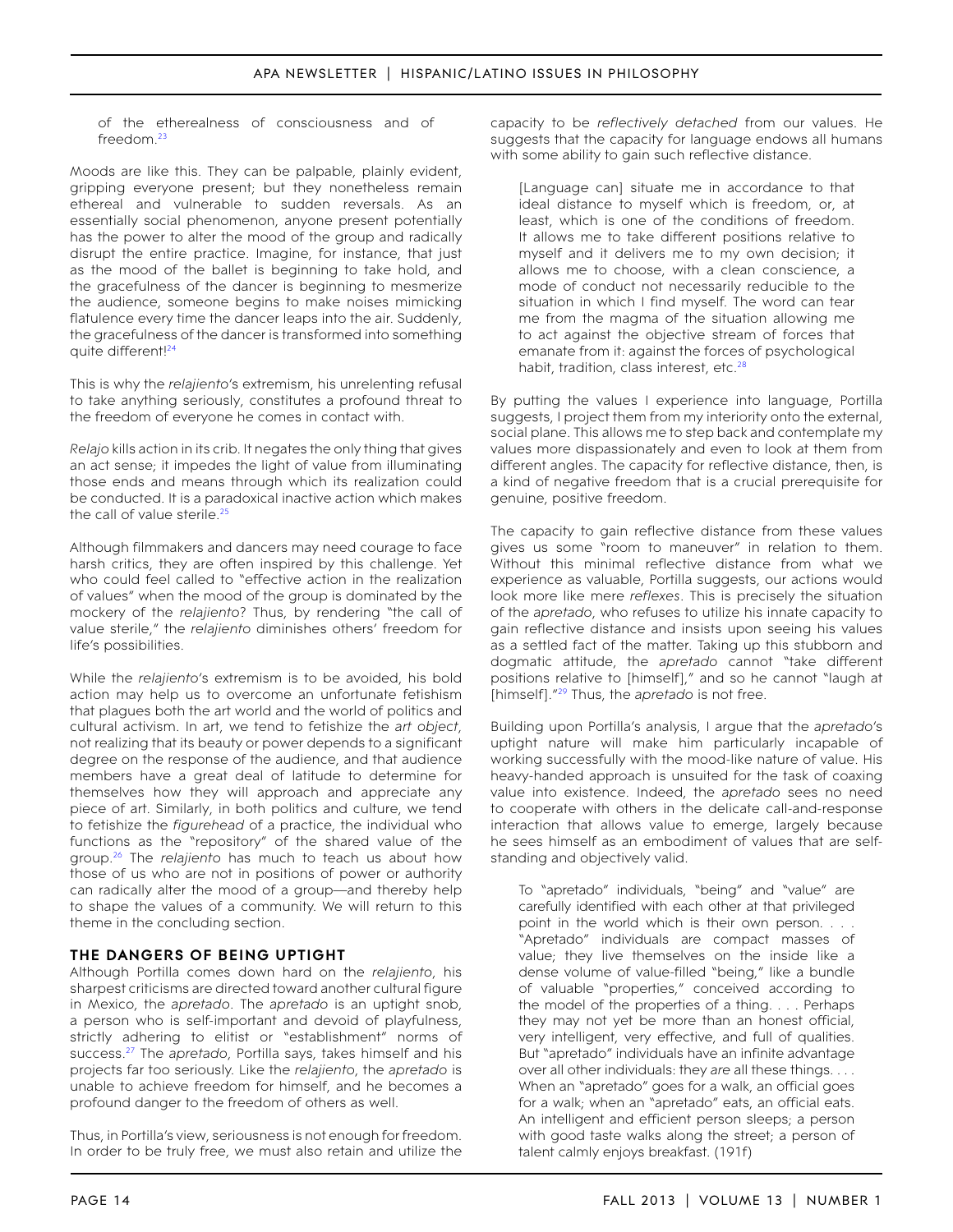Thus, the *apretado* is guilty of the kind of "bad faith" that Jean-Paul Sartre famously attributes to the café waiter who pretends that he *is* a waiter in the same way that a table is a table.<sup>30</sup> In Portilla's view, however, values never exist with such stability. Thus, no matter how much I try to *be* a punctual person, rushing every morning to make it to the office on time, I will always discover that "value has escaped me once again. I have not succeeded in incorporating value into myself, in constituting my being definitely, nor will I ever achieve this.<sup>["31](#page-18-10)</sup>

Although he tries to deny the mood-like nature of value, the *apretado* is constantly confronted with the fact that the value he seeks can only emerge when it is recognized by others. Like the gracefulness of the dancer, the *apretado*'s talent, calmness, and punctuality only emerge into being with the collaboration of an audience, just as his office and his important projects could not function without the cooperation of others who recognize their importance. But since he insists that he is a solitary embodiment of selfstanding value, the *apretado* has no interest in "constituting a 'we'" with others in order to cooperatively realize the values he seeks.<sup>[32](#page-18-11)</sup> Thus, he can only feel threatened by his inescapable dependence upon other people, as if this dependence makes him a "slave of others."<sup>33</sup>

Resentful of the need to cooperate with others, Portilla argues, people who are overly serious tend to "demand recognition of themselves as value-filled beings" and "want others to submit to them.["34](#page-18-13) Simone de Beauvoir makes a similar point about the tyrannical tendencies of the "serious man."

By virtue of the fact that he refuses to recognize that he is freely establishing the value of the end he sets up, the serious man makes himself the slave of that end. . . . [The] serious man puts nothing into question. For the military man, the army is useful; for the colonial administrator, the highway; for the serious revolutionary, the revolution army, highway, revolution, productions becoming inhuman idols to which one will not hesitate to sacrifice man himself. Therefore, the serious man is dangerous. It is natural that he makes himself a tyrant.<sup>35</sup>

By becoming tyrannical, the *apretado* is likely to squash the emergence of value within any group practice. After all, no one is able to genuinely and spontaneously feel the "call of value" when the demands of a tyrant are constantly killing the mood. In this way, the *apretado* undermines both his own freedom and that of others as well. He is indeed "the living denial of freedom.["36](#page-18-15)

As we have seen, Portilla's analysis of the *apretado* parallels similar analyses in the work of Sartre and de Beauvoir. Nevertheless, Portilla makes an important contribution: although Sartre and de Beauvoir recognize the dangerousness of the "serious man," they themselves are quite grave in their treatment of freedom. Indeed, one is unable to find much of a sense of humor or irony in any of their writings. Although these Europeans are admirably committed to the cause of liberation, they do not seem to recognize just how powerful humor and Socratic irony can be.

# **Humor and irony in cultural politics**

Cultural politics is largely about shaping the mood of a community. Of course, moods are hard to predict or control, and so it is tempting to dismiss their importance, or even detach completely from the cultural practices that build them, as the *relajiento* does. But this would be a mistake. Moods, while fragile, are also astoundingly powerful. When the mood for change grips a society, regimes that once appeared invulnerable will crumble with astonishing swiftness. On the other hand, even the most capable and well-intentioned activists will become utterly irrelevant if they alienate themselves from the moods that are ascendant in their societies.

Those who recognize the power of mood may be tempted to become too forceful in attempting to shape the mood of a community. This danger is especially pressing for those who feel that the cultural habits and institutions around them are in need of radical transformation. But more often than not, forcefulness will kill a mood. An ugly eruption of violence caused by a momentary lack of restraint, for example, can quickly destroy a society's appetite for reform. Those who are overly serious or uptight in their commitment to the cause of liberation are unlikely to have the finesse and patience required to cope flexibly and effectively with the vicissitudes of cultural moods.

One thing that makes Portilla's work so exciting is that he offers a plausible account of how to participate wholeheartedly in cultural practices without becoming overly serious. Indeed, negotiating these competing demands of freedom—remaining totally committed to one's values while also retaining the capacity to reflectively detach and even laugh at oneself—is the essence of genuine liberation. To this end, Portilla offers two potent tools to the cultural activist: humor and Socratic irony. With these tools, one can both negotiate the competing demands of freedom, and contribute effectively to the transformation of the mood and values of a community.

Humor, Portilla says, has the unique power to "[free] us from a negative value, from an adversity."[37](#page-18-16) Portilla is particularly fond of black humor in this regard. Black humor begins with an acknowledgment of adversity and suffering. Thus, it does not alienate those who are suffering with a flippant denial of "the painful, somber, or sinister aspects of existence."[38](#page-18-17) But in a sudden reversal, black humor reveals a way to laugh about these circumstances, and thereby to transcend them.

Thus [humor] shows how human beings are always beyond themselves and their circumstance, how humans can find themselves in the most adverse situations and face up to them as if they were external, alien acts that cannot get to them completely. . . . "I am me and my circumstance," said Ortega y Gasset. To the humorist, I am rather me before my circumstance.<sup>39</sup>

In this way, black humor can help people cope with their suffering and regain control over their circumstances.

It would be profoundly imprudent to dismiss the serious power of humor. Anyone who has suffered knows that physical and emotion pain are among the most powerful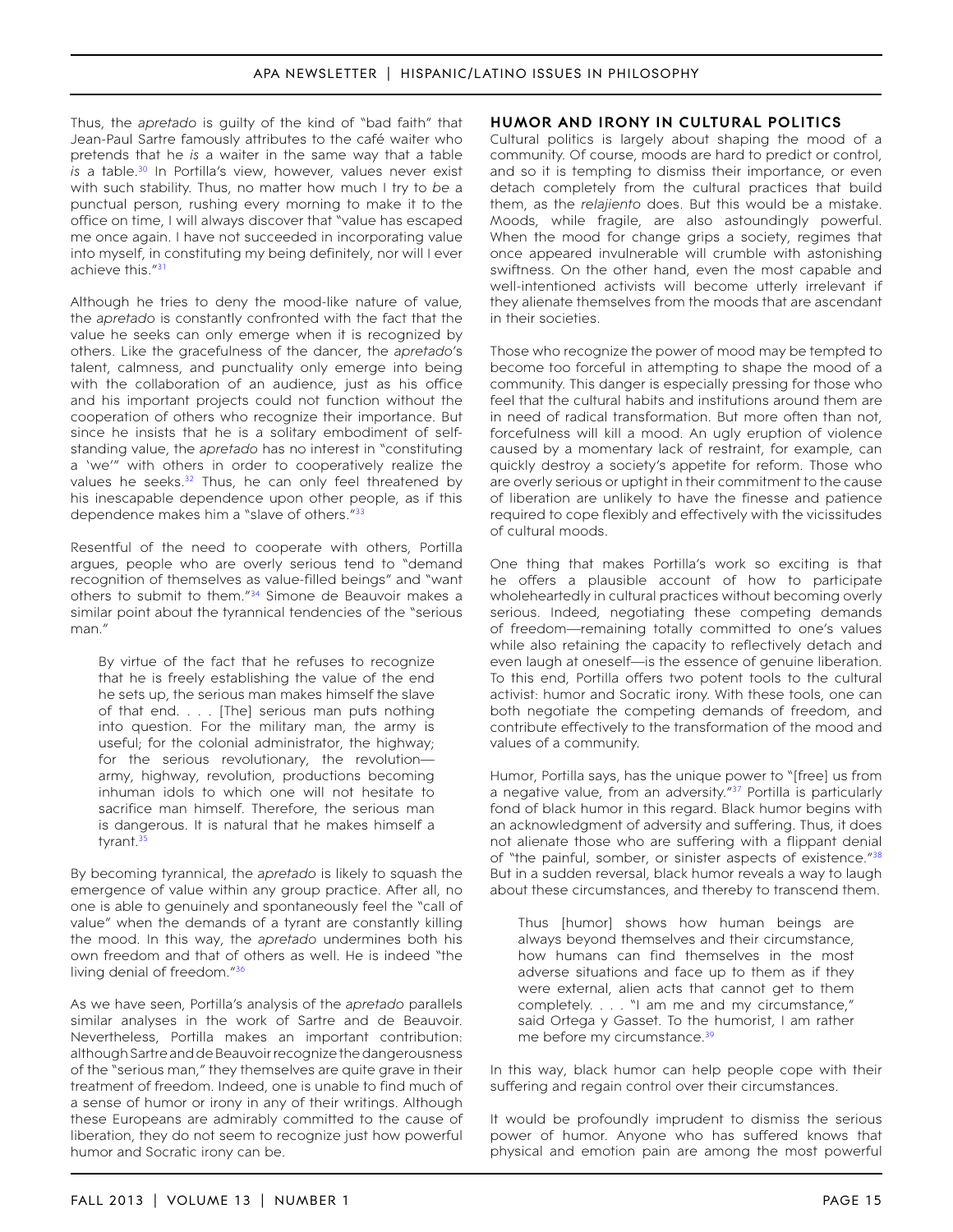forces in setting the mood of a person or a community. Pain can radically diminish the field of live possibilities and even deform the long-term dispositions of individuals and groups. When we are suffering, black humor is one of the only ways to avoid becoming either overly detached or overly serious. It offers a way to remain totally committed to one's values while nurturing one's freedom of thought and spirit.

In a similar vein, Portilla also recommends the tool of Socratic irony for both preserving one's own freedom and effectively intervening in the mood of one's society. We must take special care to understand Portilla's analysis of irony, however, because it is quite different from both *relajo* and the form of irony we are perhaps most familiar with, the "postmodern" irony of the contemporary "hipster."

In his essay, "*E Unibus Pluram*: Television and U.S. Fiction," David Foster Wallace skewers the irony that characterizes the contemporary era in popular culture.<sup>40</sup> Wallace argues that irony was an appropriate and effective response to Ward Cleaver, the prototypical fifties father, and to the hypocrisy of the advertisers and cultural elites of that era. But today, cultural elites have abandoned that old-fashioned sincerity and have co-opted the irony of their critics. In this new age of postmodern irony or "meta-irony," advertisers no longer even pretend that their products are Good and Right, and cultural elites are quick to make fun of themselves. Thus, propaganda today comes with a wink to acknowledge that the audience is "in the know" and cannot be duped.

In these circumstances, Wallace says, irony is no longer liberating. Instead, irony only enables people to continue betraying their loftiest ideals, reassuring themselves that no one is silly enough to think that buying a Pepsi signifies that they actually endorse Pepsi or want to be part of the "Pepsi Generation." In this way, irony is the last refuge of the hipster, who is committed to expressing himself "authentically" and rejecting all manner of conformism—even the "conformism" of the sincere, non-conformist "hippie" of his parent's generation.<sup>41</sup> By making people overly detached from their values and overly suspicious of any sincere participation in communal practices, irony today is nothing but "the song of the prisoner who has come to love his cage."[42](#page-18-21)

I admit that the *relajiento* may feel like a welcome alternative in this context. After all, like the ironic hipster, the *relajiento*  is also detached from communal values, but the *relajiento*'s bold and aggressive style actually succeeds in disrupting the smooth functioning of cultural practices where the hipster's irony only entrenches them. In this way, *relajo* can be seen as a kind of "active nihilism" that says, with Nietzsche, "that which is falling, let us push it down faster!" And Sánchez is surely right that, theoretically, the *relajiento*'s disruptions could possibly clear the way for unexpected, anomalous possibilities to emerge.

The problem, however, is that the *relajiento* does not use his impressive ability to disrupt cultural practices in any strategic way. He does not attempt to undermine specific values at particular times. The *relajiento* is an extremist, and Portilla is right to argue that his refusal to be sincere and serious about *anything* will make him ineffective in establishing any mood other than nihilism. Thus, even if new values do emerge from the ruins of old practices, these values will only be sustained

by the fragile call-and-response interaction that sustains all values, and then the *relajiento* will be as dangerous to these new values as he was to the old.

Fortunately, we need not choose among being an *apretado*, a *relajiento*, or a hipster. Portilla offers a more promising alternative: Socratic irony. As Jonathan Lear explains, Socratic irony is a way of responding productively when we find ourselves to be representatives of social practices that fall short of their own ideals.<sup>[43](#page-18-22)</sup> The strategy is to maintain sincere fidelity to these ideals, even while provoking uncertainty about what the ideals actually require of those who hold them.

Socrates utilized this strategy to great effect. As Portilla notes, Socrates's irony was capable of suddenly undermining the authority of his interlocutors.

When Socrates tells Euthyphro, "You, admirable Euthyphro, are the only one of us who knows what piety is," all of us see that Euthyphro knows nothing about piety. What has happened here? . . . The meaning of the proposition "You know what piety is" remains the same, but its sense has totally changed. . . . Irony has suddenly transformed Euthyphro the wise into Euthyphro the ignorant.<sup>44</sup>

Lear notes that Kierkegaard utilizes this same strategy, asking, in effect, *in all of Christendom, is there a Christian?* This question, Lear says, "asks whether amongst all who understand themselves as Christian there is anyone who is living up to the requirements of Christian life.["45](#page-18-24) The question "injects a certain form of not-knowing into polis life," an uncertainty not only about what the ideal requires, but even about what it means to reflect critically on that ideal. This profound kind of not-knowing undermines the authority of those who claim to know what is required by the ideals of Christianity and portray themselves as the embodiment of devotion to those ideals.[46](#page-18-25)

Cultural authorities are typically accustomed to coping with direct confrontations with people who reject their values, and these days they have also become adept at dealing with post-ironic apathy. But cultural authorities are vulnerable to Socratic irony precisely because it *embraces* traditional values with extraordinary seriousness. Indeed, this sincerity can itself be quite disruptive in the post-ironic age. In this way, Socratic irony can be thought of as a kind of *cultural jujitsu* that uses its opponent's strength against him. It yields unconditionally to established values, but in a sudden reversal, it undermines the traditional manner in which those values are understood and reflected upon.

One example of Socratic irony, I suggest, might be found in José Martí's famous essay, "Our America." In this essay, Martí embraces traditional Latin American *machismo*, even while reshaping its significance. In a subtle but poignant transformation of the ideal of masculinity, Martí declares that "real men" are those who embrace the value of staying home to nurture sick family members.

Those without faith in their country are sevenmonth weaklings. . . . Their puny arms—arms with bracelets and hands with painted nails, arms of Paris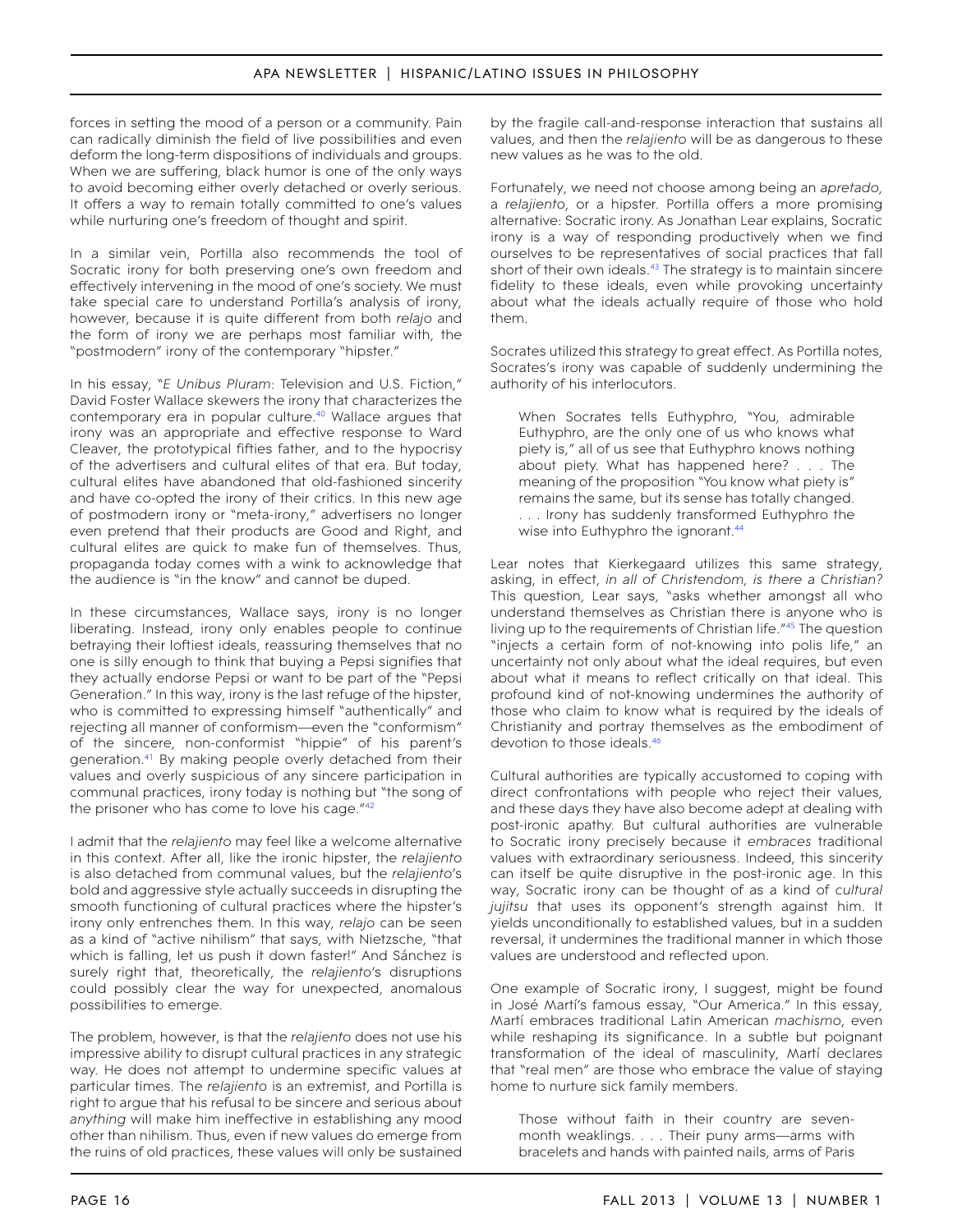or Madrid . . . let them go to the Prado, to swan around, or to Tortoni's in high hats. . . . Those born in America who are ashamed of their mother who reared them because she wears an Indian apron; and those scoundrels who disown their sick mother, abandoning her on her sickbed! Then who is a real man? . . . These delicate creatures . . . are unwilling to do men's work!<sup>[47](#page-18-26)</sup>

The power of Socratic irony is its capacity to produce this kind of transformation. Its success depends on its ability to hew closely to traditional conceptions of an ideal even while radically changing the significance of traditional practices. In this way, it is akin to a musician changing the key of a familiar melody, or a writer changing the mood of a familiar narrative.

For Kierkegaard, as for Lear, Socratic irony is something that provokes radical uncertainty in individuals, not groups.<sup>48</sup> Unfortunately, it is beyond the scope of this essay to examine what precisely would be required to experience Socratic irony in public and thereby provoke radical uncertainty in an entire community. I will simply suggest that something like this is precisely what is driving many of today's most promising political movements around the world. We can recognize this Socratic irony in movements that present themselves as patriotic or "conservative" even while opposing their governments or traditional cultural practices, and in forms of activism that are truly innovative but manage to draw upon recognized aspects of their cultural heritage.

With this strategy even the most radical cultural reformers might be able to take seriously their society's mainstream values—including democracy, national security, religion, capitalism, and *machismo*—while also working to provoke radical uncertainty about what is required by these values and how we can manage to reflect critically upon them. After all, as Lear points out and Martí's essay demonstrates, all values are complex, evolving, and eternally open to revision. For this reason, our cultural heritage is almost always complex enough to find the seeds for novel and inspiring modes of thought and action.<sup>[49](#page-18-28)</sup>

Unlike the postmodern irony of the hipster, Socratic irony does not deny its wholehearted acceptance of these shared values. Socratic irony does not wink. As Portilla puts it, Socratic irony "is founded on a supreme seriousness, since seriousness is nothing other than vocation for and unconditional devotion to a value.["50](#page-18-29) And precisely because it is it so serious, Socratic irony offers a way to overcome one's alienation from society. In contrast to *relajo*, Portilla says, Socratic irony is "capable of founding a community . . . of opening up a perspective for communication of some human beings with others in a constructive task."<sup>[51](#page-18-30)</sup>

Thus, Socratic irony might not only make us more effective in cultural politics, it might also allow us to experience the kind of seriousness that is required for genuine freedom. That is, it might enable us to balance the opposing requirements of freedom, taking our values seriously without losing touch with the reflective detachment that allows us to see our values from different perspectives.

In conclusion, I hope to have outlined some good reasons to think that Portilla was wise to reject *relajo* as a way of life.

By utilizing black humor and Socratic irony, it is possible to work effectively *from within* established cultural forms in order to bring about radical change. Indeed, doing so is of the utmost importance, for as Portilla shows, an individual's freedom is inescapably wrapped up with the liberation of his society. Once we recognize that values emerge in a moodlike way, and that the values that are most crucial to genuine freedom and make life worth living can only emerge in the context of group practices, we will see the need to resist the temptation to detach from these practices—and the urgency of taking them seriously.

#### **acknowledgements**

I am sincerely grateful for the generous help of Lori Gallegos de Castillo, Petra Salazar, Robert Sanchez, and William Gassaway in the writing of this essay.

#### **notes**

- <span id="page-17-0"></span>1. Carlos Alberto Sánchez, *The Suspension of Seriousness: On the Phenomenology of Jorge Portilla* (Albany, NY: SUNY Press, 2012). Portilla's *Fenomenología del relajo* was translated by Eleanor Marsh and Carlos Alberto Sánchez.
- <span id="page-17-1"></span>2. Ibid., 125.
- <span id="page-17-2"></span>3. Ibid., 104.
- <span id="page-17-3"></span>4. Ibid., 111.
- <span id="page-17-4"></span>5. Ibid.
- <span id="page-17-5"></span>6. Ibid., 102, citing Jean-Fracois Lyotard. "The Postmodern Condition," in Kenneth Baynes, et al., eds. *Philosophy: End or Transformation* (Cambridge: MIT Press, 1987), 76.
- <span id="page-17-6"></span>7. Sánchez, *Suspension of Seriousness*, 117.
- <span id="page-17-7"></span>8. Ibid.
- <span id="page-17-8"></span>9. Ibid., 128.
- <span id="page-17-9"></span>10. Ibid., 137. I have slightly altered the translation to substitute "moan" where Marsh and Sánchez have translated *gemido* as "groan," in order to better convey the sexual connotation that makes the joke especially funny, as I see it.
- <span id="page-17-10"></span>11. Ibid., 133f.
- <span id="page-17-11"></span>12. Ibid., 137.
- <span id="page-17-12"></span>13. Ibid., 187, emphasis mine.
- <span id="page-17-13"></span>14. Matthew Ratcliffe, for example, describes clinical depression as a feeling of "isolation from the social world, an inability to experience anything as significant, captivating, worth pursuing." Matthew Ratcliffe. *Feelings of Being: Phenomenology, Psychiatry and the Sense of Reality* (Oxford: Oxford University Press, 2008), p. 67. I suspect that the connection between depression and *relajo*  is more than superficial. If the *relajiento*'s behavior is driven by mental illness, or is merely a set of neurotic defense mechanism brought about by his inability to cope with his situation, this would help to confirm Portilla's assessment that the *relajiento* is not free. In this case, the *relajiento* would be much closer to the "subject position" of "patient" rather than "author." Sánchez, *Suspension of Seriousness*, 160.
- <span id="page-17-14"></span>15. Ibid., 186.
- <span id="page-17-15"></span>16. Ibid., 129.
- <span id="page-17-16"></span>17. Ibid., 144.
- <span id="page-17-17"></span>18. Ibid., 145.
- <span id="page-17-18"></span>19. One indication that this is a group practice is that it is governed by *norms*: Those of us who take such walks seriously might think that it is entirely possible to do it *incorrectly*—for example, while checking Facebook on your iPhone. Such norms are distinct from personal preferences; otherwise, it would impossible to do it incorrectly. In this case, the members of the "group" that maintains the practice are more distant from each other than in most practices, but they find ways to communicate, in ways both subtle (like a nod to a fellow walker passed on the trail) and overt (such as the American transcendentalists' treatises on walking in the woods).
- <span id="page-17-19"></span>20. Ibid., 148.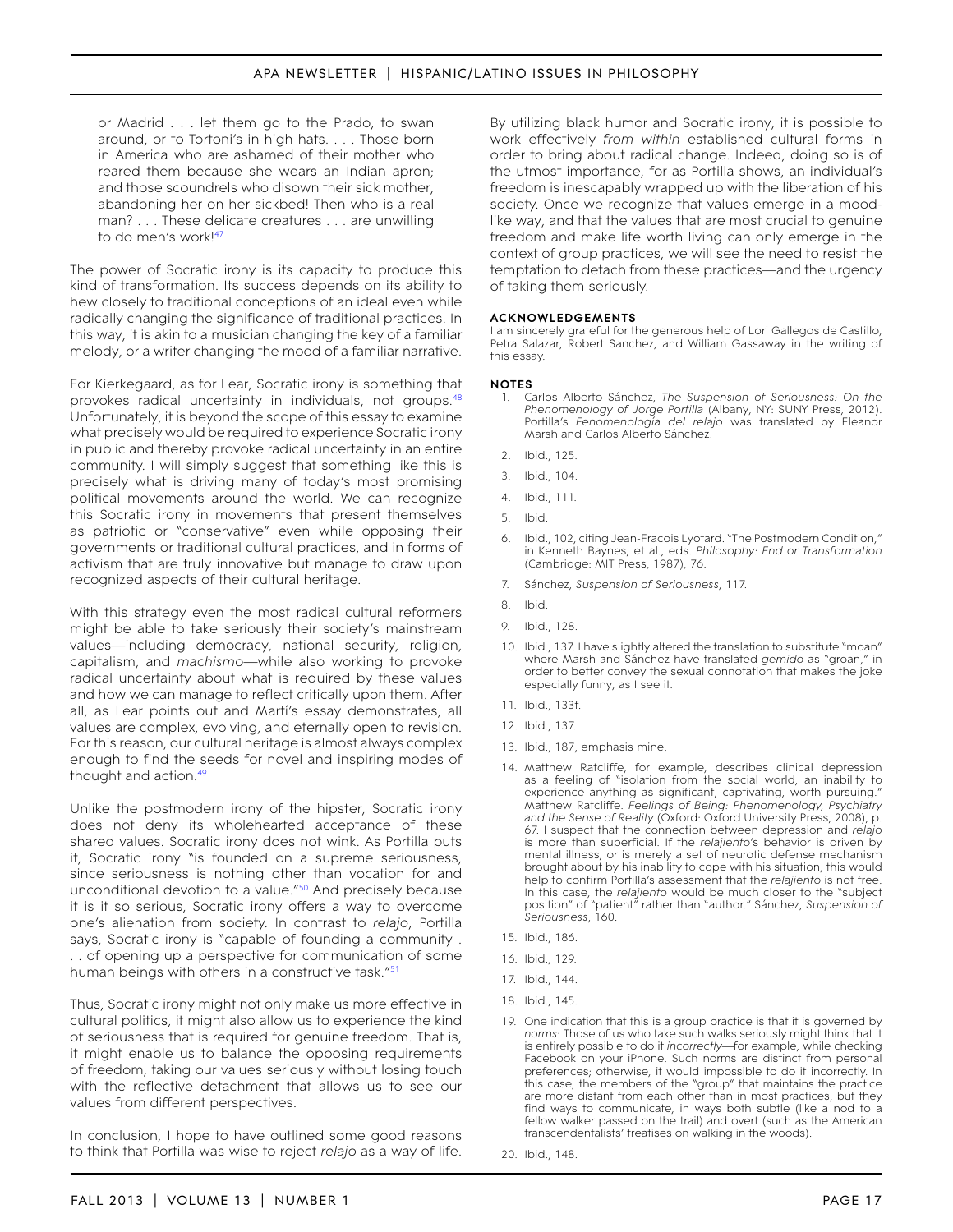- <span id="page-18-0"></span>21. Ibid., 147.
- <span id="page-18-1"></span>22. Ibid., 150.
- <span id="page-18-2"></span>23. Ibid., 145.
- <span id="page-18-3"></span>24. Thanks to Lori Gallegos de Castillo for this example.
- <span id="page-18-4"></span>25. Ibid., 188.
- <span id="page-18-5"></span>26. Ibid., 145.
- <span id="page-18-6"></span>27. Ibid., 190ff.
- <span id="page-18-7"></span>28. Ibid., 127.
- <span id="page-18-8"></span>29. Ibid., 180.
- <span id="page-18-9"></span>30. "In vain do I fulfill the functions of a café waiter . . . . What I attempt to realize is a being-in-itself of the café waiter, as if it were not just in my power to confer their value and their urgency upon my duties and the rights of my position, as if it were not my free choice to get up each morning at five o'clock or to remain in bed, even though it meant getting fired . . ." Jean-Paul Sartre, *Being and Nothingness*, trans. Hazel E. Barnes (New York: Washington Square Press, 1966), 101f.
- <span id="page-18-10"></span>31. Sánchez, *Suspension of Seriousness,* 141f.
- <span id="page-18-11"></span>32. Ibid., 194.
- <span id="page-18-12"></span>33. Ibid., 196.
- <span id="page-18-13"></span>34. Ibid., 197.
- <span id="page-18-14"></span>35. Simone de Beauvoir, *The Ethics of Ambiguity*, trans. Bernard Frechtman (New York: Citadel Press, 1949), 45ff. There are quite a few parallels between this text and Portilla's *Phenomenology.* De Beauvoir analyzes several characters who reveal possible positions one can take on his freedom and responsibility, including the "subman," the "serious man," the "nihilist," the "adventurer," and so on. Portilla's text fits nicely in this vein, adding a character distinctive of Latin America, the *relajiento*. Portilla's description of the *apretado*  is also much more loaded with overtones of class and racial oppression than de Beauvoir's description of the "serious man.
- <span id="page-18-15"></span>36. Sánchez, *Suspension of Seriousness*, 196.
- <span id="page-18-16"></span>37. Ibid., 178.
- <span id="page-18-17"></span>38. Ibid., 180.
- <span id="page-18-18"></span>39. Ibid., 179.
- <span id="page-18-19"></span>40. David Foster Wallace, "*E Unibus Pluram*: Television and U.S. Fiction," *Review of Contemporary Fiction* 13, no. 2 (1993): 151–94.
- <span id="page-18-20"></span>41. Sánchez considers the possibility that in the contemporary era, "*relajo*, understood as a suspension of serious commitment to value and duty, *is the rule*, not the exception." Sánchez, *Suspension of Seriousness*, 118.
- <span id="page-18-21"></span>42. Ibid., 193.
- <span id="page-18-22"></span>43. Jonathan Lear, *A Case for Irony* (Cambridge: Harvard University Press, 2011.)
- <span id="page-18-23"></span>44. Sánchez, *Suspension of Seriousness*, 171f.
- <span id="page-18-24"></span>45. Lear, *A Case for Irony*, 12.
- <span id="page-18-25"></span>46. Ibid., 76.
- <span id="page-18-26"></span>47. Jose Martí, "Our America," in *Latin American Philosphy: An Introduction with Readings*, ed. Susana Nuccitelli and Gary Seay (Upper Saddle River, NJ: Prentice Hall, 2003), 232f.
- <span id="page-18-27"></span>48. Thanks to Robert Sánchez for helping me appreciate this point.
- <span id="page-18-28"></span>49. I find the discussion of *machismo* to be particularly relevant here because I suspect that the *relajiento* may be motivated, ultimately, by frustration and wounded pride. Excluded and alienated from the cultural practices that dominate his society and render him impotent to address the injustices that he sees all around him, the *relajiento* pronounces these practices "sour grapes" and acts as though he never even wanted to participate anyway. If this analysis is accurate, then although he may act as tranquil as an ancient Stoic, the *relajiento* would remain deeply conflicted and liable to act out in destructive ways. A more humane understanding of masculinity, on the other hand, might ease the conflict of the *relajiento*—and change the world for the better.
- <span id="page-18-29"></span>50. Sánchez, *Suspension of Seriousness*, 174.

<span id="page-18-30"></span>51. Ibid., 176.

# *Mariátegui's Myth*

### Kim Díaz **Sam Houston State University**

José Carlos Mariátegui is among the best known Marxist philosophers of Latin America. Arguing on behalf of Indigenous rights and influencing the likes of Ernesto Che Guevara, Mariátegui is not only respected by Latin Americans as a philosopher but also admired for his uncompromising courage. This article aims to provide readers with the historical and intellectual context from which Mariátegui developed his thoughts regarding a revolutionary myth. To this end, we begin with Mariátegui's historical context; we then consider the influence that Manuel González Prada, Georges Sorel, and Antonio Gramsci had on Mariátegui's thought. We also examine Mariátegui's suggestions and his assessment of the Peruvian situation.<sup>1</sup>

## **Historical context**

Mariátegui formulated his ideas regarding a revolutionary myth between 1920 and 1930, about a century after Perú became independent from Spain in 1824. These hundred or so years allowed Mariátegui the historical perspective to see the various stages that Perú had undergone, and where his country was at that time. He was well aware of Peruvian history, the slavery of the Indigenous people during the Spanish colonization, and the promises of freedom for all peoples that were made during the war of independence.

During the nearly four centuries that Perú was a Spanish colony, Spain was primarily interested in mining silver and gold from Perú. Aside from institutionalized slavery, the colonizers were not interested in developing other internal structures, and the interests of the Indigenous people were simply not a factor when the Peruvian war of independence took place. Mariátegui explains that there were two main reasons for this war.<sup>2</sup> First, the French Revolution and the U.S. Constitution evoked a sense of freedom in the Latin American bourgeoisie, and these events caused them to want their independence from Spain. The second reason for the war of independence was the economic interests of the Latin American bourgeoisie who wished to engage England, Europe, and North America. As long as the Latin American bourgeoisie were subject to Spanish rule, they were not free to engage other countries economically. Thus, the Peruvian war of independence was fought to gain freedom for the Peruvian people; however, Indigenous people did not figure into its goals. It was ultimately the economic interests of the creole class that propelled the various wars of independence in the Americas.

Once Perú became independent from Spain, the local bourgeoisie entered into trade agreements with England and other European countries as well as North America. These economic agreements enabled Perú to borrow money from England in exchange for *guano*. England and the United States invested in the development of railways in Perú, in machinery to further mine gold and silver, and in the industrialization of the cities on the coast.

At the beginning of the twentieth century, Mariátegui observed three types of economies in Perú: communism,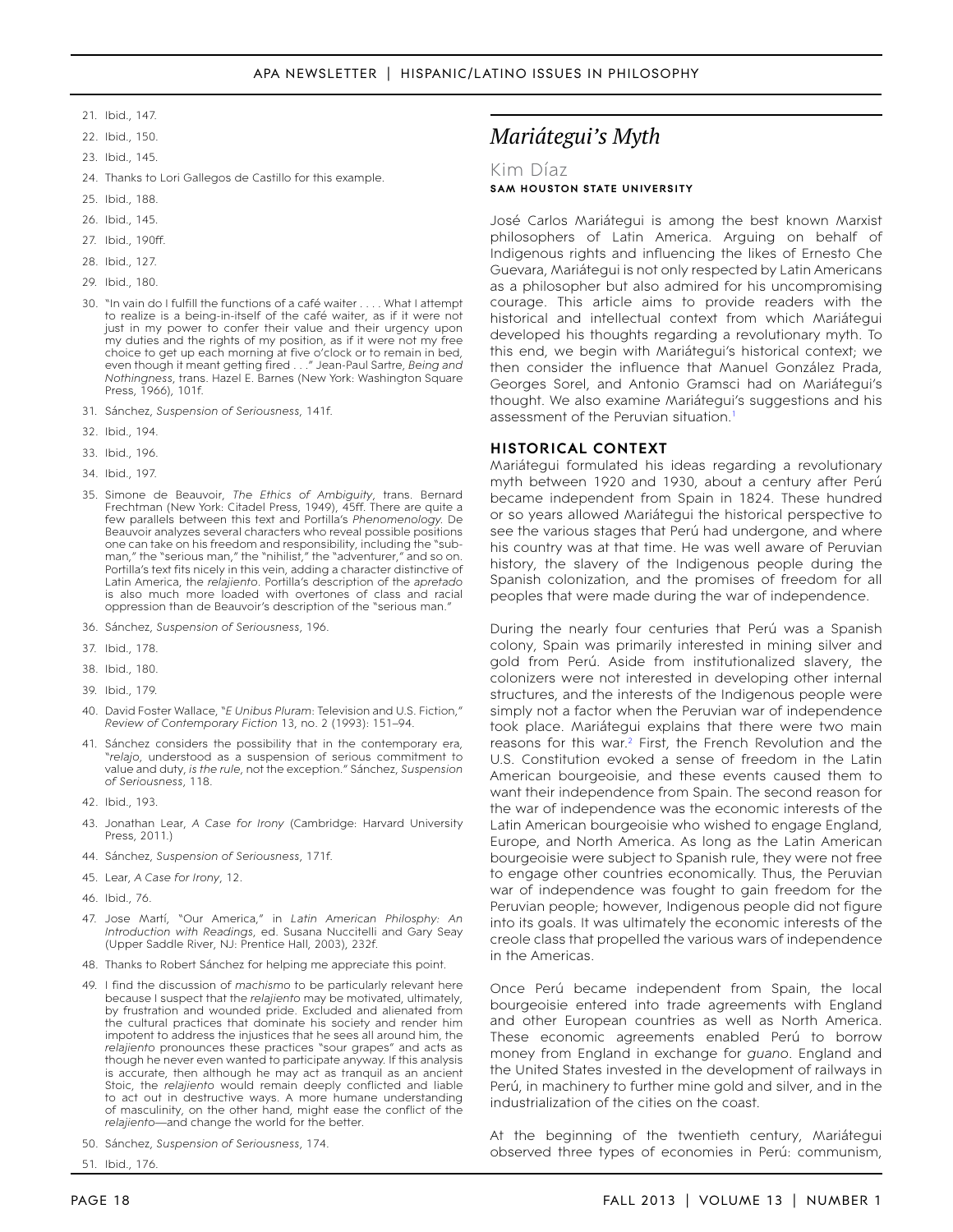feudalism, and capitalism. In the Peruvian context, communism was the economic system that characterized the Indigenous communities where there was no private property to exploit or invest. Indigenous communism was based on the reciprocity of services. A feudal system existed alongside the Indigenous communism. When Perú became independent from Spain, the land that had been previously assigned to the Peruvian *criollos* in the form of *encomiendas* became the property of the Peruvian bourgeoisie who took control over the land along with the Indigenous people who lived there. Mariátegui writes that, during the time of the new republic, "the elements and characteristics of a feudal society were mixed with the elements of a slave-holding society.<sup>["3](#page-22-2)</sup> The Peruvian bourgeoisie obtained their freedom from Spain and now had absolute power to continue exploiting the Indigenous population. Instead of gaining their freedom, conditions for the Indigenous people during the new republic worsened.

The Spanish viceroyalty was actually less harsh on Indigenous people than the republic. True, the Spanish viceroyalty was responsible for the enslavement of the Indians. However, during the Spanish inquisition, Bartolome de las Casas intensely defended the Indians against the brutal methods of the colonizers; there was no such figure to argue on behalf of Indigenous people during the time of the republic. The Spanish viceroyalty was a medieval and foreign regime while the republic was a Peruvian and liberal institution. In this sense, the republic had economic and political obligations towards Indigenous people that the Spanish viceroyalty did not have. Contrary to this duty, the republic further impoverished Indigenous people, aggravated their depression and intensified their misery.<sup>4</sup>

During the republic, the feudal lord had absolute power over the land and the people who lived there. Mariátegui explains how the peasants contributed the seeds, their labor, and the materials necessary for farming. After the harvest, the peasants and the feudal lord divided the products, "and this, with the feudal lord having done nothing more than to allow the use of his land without even fertilizing it."[5](#page-22-4) Besides working for a feudal lord, Indigenous people also worked in the mines.

The mining industry is almost entirely in the hands of two major U.S. companies. Wages are paid in the mines, but the pay is negligible, the defense of the worker's life is almost zero, the workers' compensation law is circumvented. The system of *enganche* falsely enslaves the workers and places the Indians at the mercy of these capitalist enterprises. The feudal land condemns the Indians to so much misery that the Indians prefer the fate the mines have to offer. [6](#page-22-5)

Needless to say, Mariátegui was deeply affected by his historical circumstance. This resulted in his exile from Perú in 1920 due to his criticism of Augusto B. Leguía's government (1908–1912, 1919–1930). In Europe, Mariátegui became acquainted with the thought of Georges Sorel and Antonio Gramsci, both of whom influenced Mariátegui decisively. When Mariátegui returned from Europe in 1923 he wrote his *Siete ensayos de Interpretación de la Realidad Peruana,* his most incisive critique of the Peruvian situation. The following

section provides the intellectual context from which Mariátegui developed his revolutionary myth.

# **González Prada, Gramsci, and Sorel**

Mariátegui was influenced by several of Manuel González Prada's (1848–1918) ideas. Among these are the distinction that González Prada makes between the Indigenous reality *vis-á-vis* the other social classes of Perú and what González Prada's calls, "indigenism."

González Prada aimed to promote Peruvian nationalism with his "Discurso en el Politeama" (1888). Here, he exposed the schism of the Peruvian republic among the creole, mestizo, and Indigenous people. The collective consciousness of the Peruvian bourgeoisie acknowledged the existence of Indigenous people *as people* only after Perú was defeated by Chile in the Pacific War (1879–1883). Peruvians expected to win the war against Chile because Perú had been the center of the Spanish viceroyalty and Peruvians believed themselves to be more powerful than Chile; nevertheless, Perú lost this war.

González Prada was critical of his own social class and suggested that lack of nationalism was the likely cause for their defeat. Mariátegui wrote that González Prada embodied "the first moment of lucid consciousness of Perú."[7](#page-22-6) González Prada represented the moment when the Peruvian bourgeoisie realized for the very first time that Indigenous people were part of Perú. González Prada writes, "If we made a serf out of the Indian, then what country is he supposed to defend? Just like the medieval serf, the Indian will only defend the interests of his feudal lord."<sup>8</sup>

In his 1904 essay "Nuestros Indios," González Prada associates Peruvian nationalism with indigenism. He points out the feudal conditions that existed in Perú at the time:

It is nowhere written but everywhere observed that when it comes to the Indian he has no rights but obligations. When it comes to him, a personal complaint is taken as a sign of insubordination, as a collective outbreak of revolt. The Spanish royalists killed him when he tried to shake off the yoke of his conquerors. We the Republicans will exterminate him when he grieves of his onerous work. Our form of government is essentially a big lie because a state where two or three million people live set apart from the law does not deserve to be called a democratic republic.<sup>9</sup>

González Prada speculated that given the circumstances, "either the ruling class ceded some of its power to Indigenous people, or Indigenous people would muster the courage to punish their oppressors."[10](#page-22-9) Mariátegui agreed, "the main question regarding the Indian, more than pedagogical, is economic, it is social.["11](#page-22-10) For Mariátegui, the Indigenous condition would only be ameliorated by the return of land and the empowerment of people.<sup>12</sup>

Like Antonio Gramsci, Mariátegui was also interested in studying cultural issues. Gramsci believed that the seizing of political power by the proletariat would not be sufficient to manifest a revolutionary movement. Besides the seizing of political power, a counterhegemonic structure must be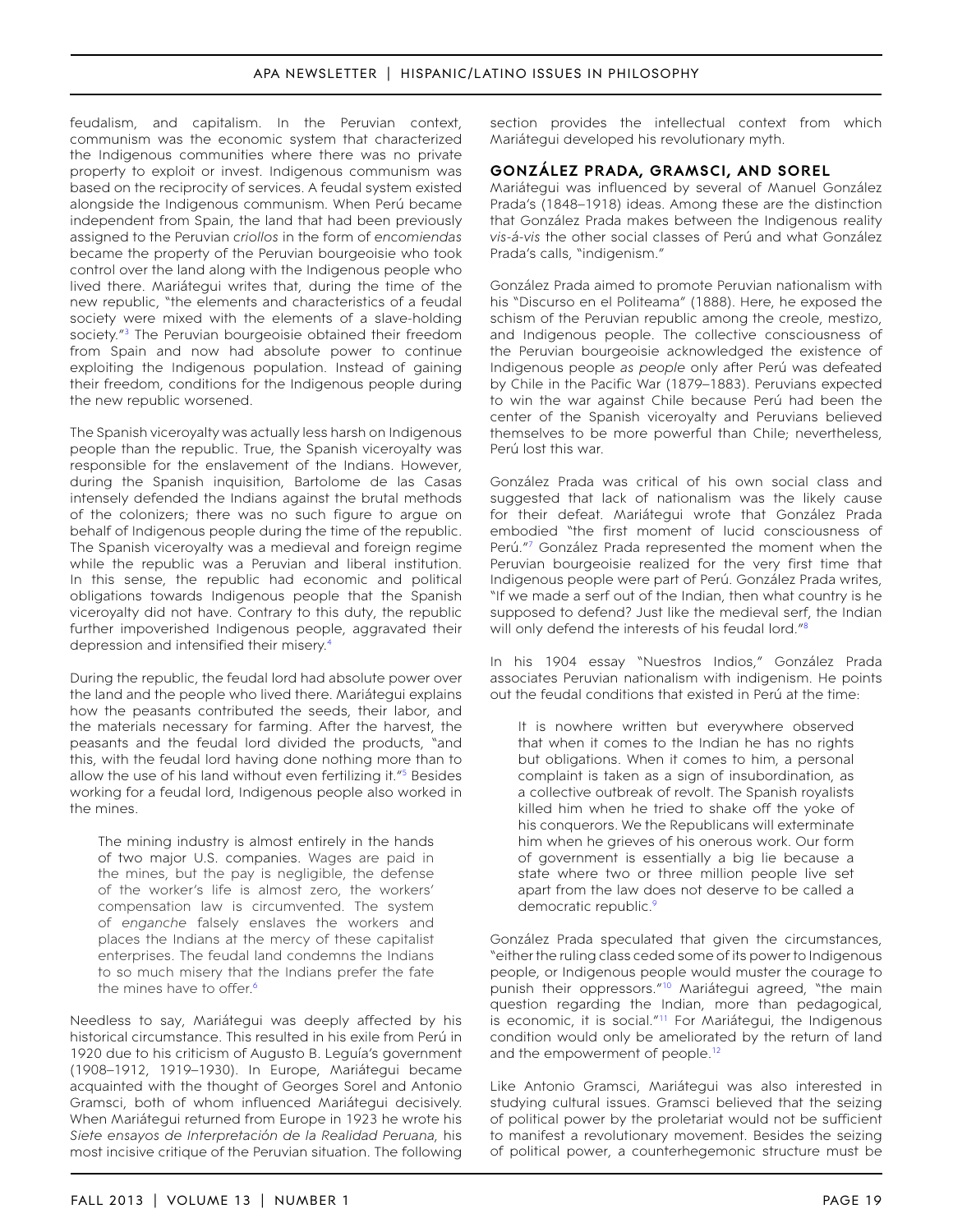developed in order to replace the existing structure. Gramsci believed that the role of the socialist party was to motivate awareness so that politically passive subjects would become politically active agents.<sup>[13](#page-22-12)</sup>

Given Gramsci's influence upon Mariátegui's thought, Mariátegui argued that a change in the economic structure would not be sufficient to change the sociopolitical conditions of the Indigenous people in Perú. In his essay "El Proceso de la Instrucción Pública," Mariátegui cites the declaration made by the Argentine newspaper *La Vanguardia* in 1925. There are two important ideas to note here. The first idea is what Mariátegui thought about education, and the second, Gramsci's influence on Mariátegui regarding hegemony.

The educational problem is but one phase of the social problem, hence it cannot be solved in isolation. The culture of any society is the ideological expression of the interests of the ruling class. The culture of our current society is therefore the ideological expression of the capitalist class interests[.14](#page-22-13)

Given that the problem was the hegemony of the capitalist class, and the oppression was not merely economic, but also cultural, aesthetic, and educational, Mariátegui believed that besides changing the economic structure, it was also necessary that the proletariat and Indigenous people be made aware of their sociopolitical situation.

In addition to Gramsci's idea of cultural hegemony, Mariátegui also believed it would be best to stop thinking of the socialist revolution as being historically determined. Rather than expecting the revolution to take place on its own, the socialist revolution requires a deliberate activism to bring about the revolution. This is crucial because Mariátegui goes on to combine Gramsci's idea of deliberate activism with Georges Sorel's notion of myth to arrive at his own conclusions.

In *Reflections on Violence* (1906), Georges Sorel argues for the rejection of reform movements. Instead, he recommends a revolutionary myth that would bring about a general strike, which would in turn encourage and mobilize the proletariat class to enter the class war and undermine capitalism[.15](#page-22-14) Unlike Gramsci, Sorel was not interested in building a coherent and consistent ideological structure that would ensure that desired change would endure. According to Sorel, what was important was the political mobilization of the working class.<sup>16</sup> Sorel admired the passionate blind faith that characterizes some religious followers, and he advocated for the proletariat to develop a similar kind of faith that the socialist revolution is not only possible but also desirable, imminent, and necessary. Sorel writes:

Those who live in the world of myths are free from any kind of refutation and cannot be discouraged. It is therefore through myths that we should understand the activity, feelings and ideas of the public as they prepare to enter a decisive fight.<sup>[17](#page-22-16)</sup>

For Sorel, it was of utmost importance for the proletariat to develop absolute trust in the success of the revolution; even if this meant the revolutionary leaders had to deceive

the proletariat, "even assuming that revolutionaries must be entirely deceived in the project to begin with the general strike."<sup>18</sup> Like Sorel, Mariátegui also believed it would be necessary for the proletariat to be spiritually prepared in order to bring about a successful revolution.

# **Mariátegui's assessment of the Peruvian situation**

In 1924, the Communist International believed the best way to establish socialism in Latin America would be to classify the continent by language and race.<sup>19</sup> Although Mariátegui wished for Perú to stop being a neo-colony of Western imperialism and also believed the best way to achieve this goal would be through socialism, Mariátegui disagreed with the International's approach. He was convinced the Indigenous problem was not one of language or race, but rather the feudal condition of land distribution. He wished to see Perú end its economic dependence on foreign capital as well as the integration of Indigenous people into the Peruvian national culture.

Mariátegui argued that the best alternative to feudalism in Perú would be the native Peruvian community structure of the *ayllu*. An ayllu is an Indigenous community where private property does not exist; thus, members of the ayllu cannot invest in, nor exploit property for economic gain. The ayllu's economy is characterized by the reciprocity of services the members provide for each other. Mariátegui believed the ayllu would solve Perú's feudalism problem because the ayllu was a native communal structure.<sup>20</sup> However, in 1929, during the First Communist Latin American Conference that took place in Buenos Aires, the International decided to censor Mariátegui's ideas for being unorthodox.[21](#page-22-20)

Just the year before the International censored Mariátegui, he disagreed publicly with Victor Raul Haya de la Torre, the founder and leader of APRA (Alianza Popular Revolucionaria Americana). Mariátegui struck out on his own and established the Socialist party of Perú. This is important because, having been influenced by Sorel, Mariátegui did not believe that a democratic consensus was necessary to establish a socialist system in Perú. Instead, like Sorel, Mariátegui focused on how to bring about a revolution and advocated a revolutionary vanguard consisting of the proletariat and Indigenous people.<sup>[22](#page-22-21)</sup>

Mariátegui also refused to consider education as a means of improving the sociopolitical and economic situation of Indigenous people because the type of education they received at that time was only a means of perpetuating the status quo. For Mariátegui, the right of Indigenous people to own their own land was more fundamental than their right to an education. As long as Indigenous people continued living in a feudal system, their education would only serve to maintain the hegemony of the bourgeoisie. According to Mariátegui's Gramscian interpretation, education was simply indoctrination to the belief that Indigenous people were naturally inferior to the bourgeoisie. Education only served to further bind Indigenous people to the subservient place they had been assigned in the feudal system.

The Indigenous problem of illiteracy is in reality a much larger problem that goes beyond being a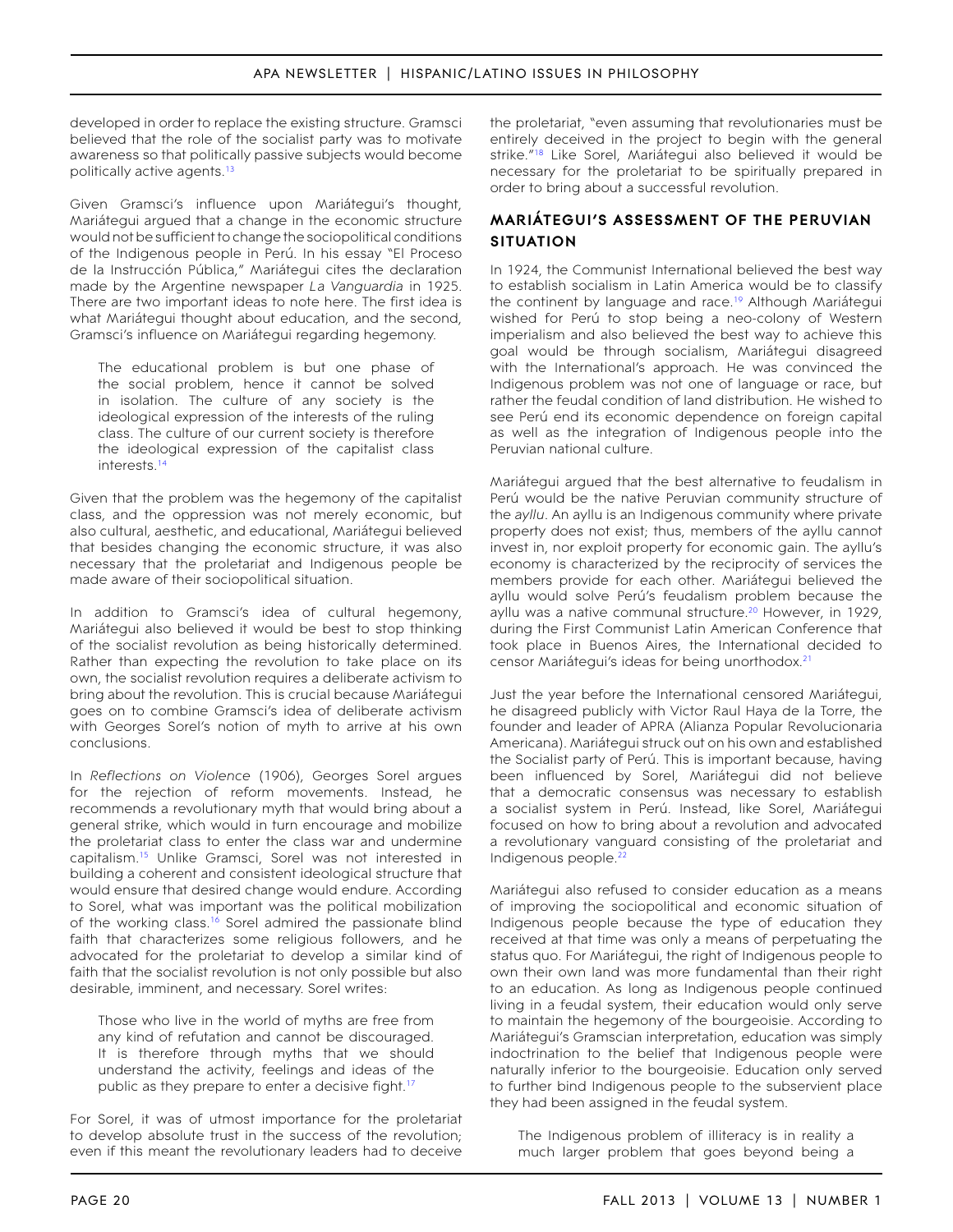simple pedagogical issue. Everyday we can see how instruction is not the same as education. The elementary schooling the Indian receives does not uplift him morally or socially. The first concrete step towards a redemptive improvement must be abolishing their subservience.<sup>[23](#page-22-22)</sup>

Given this type of education, Mariátegui was doubtful that Indigenous people would acquire the necessary skills to govern themselves, and no democratic or liberal institution would be able to thrive as long as Perú remained a feudal state.

Moreover, communist movements have been generally characterized by their rejection of religious beliefs. Mariátegui did not agree with this communist approach either. A biographical anecdote about Mariátegui relates how his mother, Maria Amalia La Chira, had lost her first three children shortly after giving birth to them, and she had found refuge from her suffering in the Catholic religion. Her commitment to religious faith was so strong that in order to protect her children, she left her husband Francisco Javier Mariátegui when she learned that he was the son of an atheist. Maria Amalia shared her deep religious commitment with her children, and although Mariátegui was critical of the catastrophic consequences of the Spanish colonization and genocide, still Mariátegui writes: "As far as religion is concerned, the Spanish colonization did not commit any excesses.["24](#page-22-23) Mariátegui believed that religion is an essential part of being human, and it was not necessary to reject religion to bring about social change.

Mariátegui suggested we expand our definition of religion because, he argued, a revolution is a type of religious endeavor, and communism is essentially religious.<sup>25</sup> He believed human beings are spiritual beings who are compelled into action by the spiritual and ethical dimensions of myths. He writes: "Secular morality . . . does not satisfy the need for absolutes that exists as the basis of every human question.["26](#page-22-25) He believed that without a myth or ideals for us to believe in, and strive towards, human existence would have no historical significance.

## **A Myth as Solution**

During the late nineteenth and early twentieth centuries philosophers were increasingly captivated by positivism in science and philosophy. Positivism became such a strong philosophical current that it affected the policies of several Latin American countries. Porfirio Díaz's dictatorship in México (1876–1911), for instance, was justified by *los cientificos*. [27](#page-22-26) For example, the justification as to why the class in power should remain in power was an argument along these lines: "Who should we trust to make important decisions, such as how to govern? Should the average uneducated person, or those who have experience with these issues, decide? It makes sense for those with the most relevant experience to make the decisions." In this way, power remained in the hands of the upper educated class, while the lower classes had no choice but to bend to the decisions of the scientists.

But not all philosophers of this time were captivated by positivism. Friedrich Nietzsche, for instance, pointed out that positivism oftentimes led to nihilism.<sup>[28](#page-22-27)</sup> Mariátegui was not impressed by positivism either, and instead saw religion as

a solution to the nihilist attitudes of this time. He believed it would be preferable for the upper classes to be left with the nihilist consequences of their positivism, while the proletariat class developed their faith in a revolutionary myth. Mariátegui agreed that the power of revolutionaries did not come from their ability to manipulate science. The power of revolutionaries came from their faith, passion, and determination. For Mariátegui, revolutionary leaders were an embodiment of religious, mystical, and spiritual forces.

Like Gramsci, Mariátegui believed the working class should be agents of change, not merely peaceful spectators; and like Sorel, Mariátegui broke with the determinism of historical materialism to restore the power of myth to the socialist cause. In his 1925 essay "El Hombre y el Mito," Mariátegui suggests that philosophers ought to stop rationalizing with common people because they are "simple people who are not able to understand subtleties.["29](#page-22-28) Mariátegui believed human beings are fundamentally metaphysical creatures who need myths or stories to give meaning to their lives, and neither philosophy nor the materialism of science fulfills a person's profound sense of being. Scientific skepticism, though rational, is not fulfilling, and philosophy only provides relative truths. Reason tells us that it is useless to believe in absolute truths, while science tells us that the truths we believe in today will be rejected tomorrow.

Mariátegui did not believe the average person would or could understand the relativist language of philosophers and scientists. He argued it would be best to encourage belief in a revolutionary myth because, according to Mariátegui, people only act decisively when they believe in a cause in an absolute way. The bourgeoisie with their science and philosophy had been left without absolute truths, and Mariátegui believed it would be easy to displace them from power if Indigenous people and the proletariat fought together with a common conviction.

Ultimately, Mariátegui argued for a broader definition of religion because, for him, communism is essentially religious.

Today we know . . . that a revolution is always religious. The word "religion" has a new value, a new meaning. It connotes more than rituals or churches. Never mind that the Soviets write in their propaganda "religion is the opium of the people." Communism is essentially religious[.30](#page-22-29)

Mariátegui recognized the similarities between religious and communist doctrines. Both provide absolute answers and the promise of a better life to come. Hence, Mariátegui argued, the absolute answers provided by belief in a communist revolutionary myth are more conducive to the change he wished to see than a relativist dialogue.

## **Conclusion**

It is necessary to emphasize that Mariátegui had the best interests of the Indigenous people in mind. He was passionate about this issue and worked relentlessly to secure the rights of Indigenous people; and when one considers Mariátegui's life as a whole, it is easy to be inspired by his work ethic despite the numerous health problems from which he suffered.<sup>31</sup> Nevertheless, Mariátegui is ultimately inconsistent in the way he relates to Indigenous people. On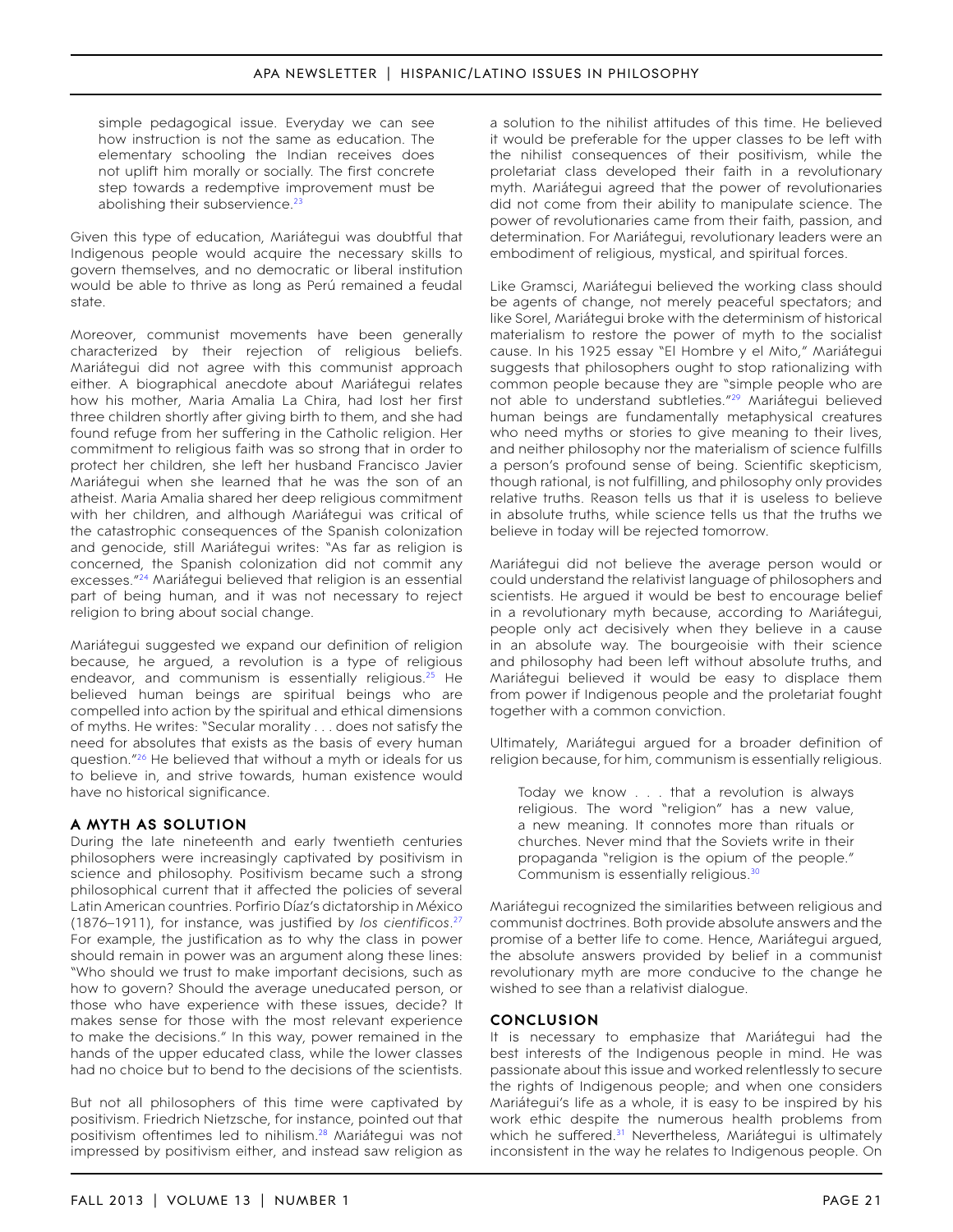one hand, he believes Indigenous people are human beings, deserving of recognition as rational autonomous agents. On the other hand, Mariátegui also believes that Indigenous people are not sophisticated enough to understand scientific and philosophical subtleties. Mariátegui was ultimately not confident in the ability of Indigenous people to establish institutions that would promote the development of their society.

In effect, Mariátegui's well-meaning conclusion suffers from the internalized paternalism of a colonized consciousness. Mariátegui believed that since Indigenous people were not able to think rationally through their oppression, it would be best if those who could think rationally made decisions on behalf of those who did not so long as these were in the best interests of the latter. And the most urgent decision to be made was to change the direction and thus the command of the state's institutions through a revolution. After gaining political power through the revolutionary process, Mariátegui believed the Indigenous people would then be recognized as equal and autonomous members of the Peruvian society.

Of course, there are problems with Mariátegui's approach. One such problem is that suggesting that people adopt ideologies—for instance, faith in a revolutionary myth—has led more than one Latin American country into the hands of populist demagogues.<sup>32</sup> Another problem is that the social change that takes place is not authentic and consequently not long-lasting. This is because the individual person is not autonomously engaged in the process of change. The "social change" is only a change of who is in power and the system remains paternalistic, authoritarian, and unstable because the minds and hearts of people continue to be subject to manipulation.

Given our place in history, it would be easy to judge Mariátegui's approach as ultimately misguided. But we must acknowledge his historical context and understand that unlike our own situation in this time and age, he had no knowledge of the differing models of democracy currently prevalent and thus could not mine these models for ideas and guidelines as to how a society may bring about the changes he wished to see. When Mariátegui wrote his *Siete Ensayos*, slavery had been abolished, but Perú was still a feudal state. The predominant consciousness of the time, which affected Mariátegui himself, was to think of Indigenous people as morally immature, and generally underdeveloped people. Mariátegui was genuinely not aware that freedom is not something that can be imposed upon others, or even gifted, but rather something that must be cultivated in an authentic manner by each one of us.

#### **acknowledgements**

I would like to thank Gregory Pappas for providing me the opportunity to work on earlier drafts of this paper, as well as Juan Carlos Galdo for his guidance regarding Mariátegui and Peruvian history.

#### **notes**

- <span id="page-22-0"></span>All translations from Spanish into English are mine.
- <span id="page-22-1"></span>2. José Carlos Mariátegui, *Siete Ensayos de Interpretación de la Realidad Peruana* (Perú: Biblioteca Amauta, 1981), 15.
- <span id="page-22-2"></span>3. Ibid., 15.
- <span id="page-22-3"></span>4. Ibid., 46.
- <span id="page-22-4"></span>5. Ibid., 96.
- <span id="page-22-5"></span>6. *Enganche* means indenture. Ibid., 48.
- <span id="page-22-6"></span>7. Ibid., 255.
- <span id="page-22-7"></span>8. Manuel, González Prada, *Ensayos Escogidos* (Lima: Editora Latinoamericana SA, 1958), 21.
- <span id="page-22-8"></span>9. Ibid., 53.
- <span id="page-22-9"></span>10. Mariátegui, *Siete Ensayos*, 41.
- <span id="page-22-10"></span>11. Ibid., 41.
- <span id="page-22-11"></span>12. Ibid., 50.
- <span id="page-22-12"></span>13. Antonio Gramsci, *Selections from the Prison Notebooks* (New York: International Publishers, 1985).
- <span id="page-22-13"></span>14. Mariátegui, *Siete Ensayos*, 150.
- <span id="page-22-14"></span>15. Georges Sorel, *Reflections on Violence* (Cambridge: Cambridge University Press, 1999).
- <span id="page-22-15"></span>16. Marc Becker, *Mariátegui and Latin American Marxist Theory* (U.S.: Ohio University Center for International Studies, 1993), 42.
- <span id="page-22-16"></span>17. Sorel, *Reflections on Violence*.
- <span id="page-22-17"></span>18. Ibid., 117.
- <span id="page-22-18"></span>19. Becker, *Mariátegui and Latin American Marxist Theory*, 10.
- <span id="page-22-19"></span>20. Ibid., 46.
- <span id="page-22-20"></span>21. Ibid., 49.
- <span id="page-22-21"></span>22. Ibid.
- <span id="page-22-22"></span>23. Mariátegui, *Siete Ensayos*, 160.
- <span id="page-22-23"></span>24. Ibid., 113.
- <span id="page-22-24"></span>25. Becker, *Mariátegui and Latin American Marxist Theory*, 50.
- <span id="page-22-25"></span>26. José Carlos Mariátegui, *Temas de Educación* (Perú: Biblioteca Amauta, 1970), 21.
- <span id="page-22-26"></span>27. Leopoldo Zea, *El Positivismo en México: Nacimiento, Apogeo y Decadencia* (Mexico: Fondo de Cultura Economica, 1968).
- <span id="page-22-27"></span>28. See Friedrich Nietzsche, *The Birth of Tragedy* (USA: Vintage Books, 1967), 97.
- <span id="page-22-28"></span>29. José Carlos Mariátegui, *El Alma Matinal y Otras Estaciones del Hombre de Hoy* (Lima: Biblioteca Amauta, 1964), 24.
- <span id="page-22-29"></span>30. Mariátegui, *Siete Ensayos*, 264.
- <span id="page-22-30"></span>31. See Genaro Carnero Checa, *La Acción Escrita: José Carlos Mariátegui Periodista* (Lima: Biblioteca Amauta, 1980).
- <span id="page-22-31"></span>32. See Sergio Fiengo Villena, Fernando Mayorga, Carlos de la Torre, and Anibal Quijano, *Neopopulismo y Democracia: Estudios Andinos* (Costa Rica: Programa Costa Rica, Facultad Latinoamericana de Ciencias Sociales, 1997).